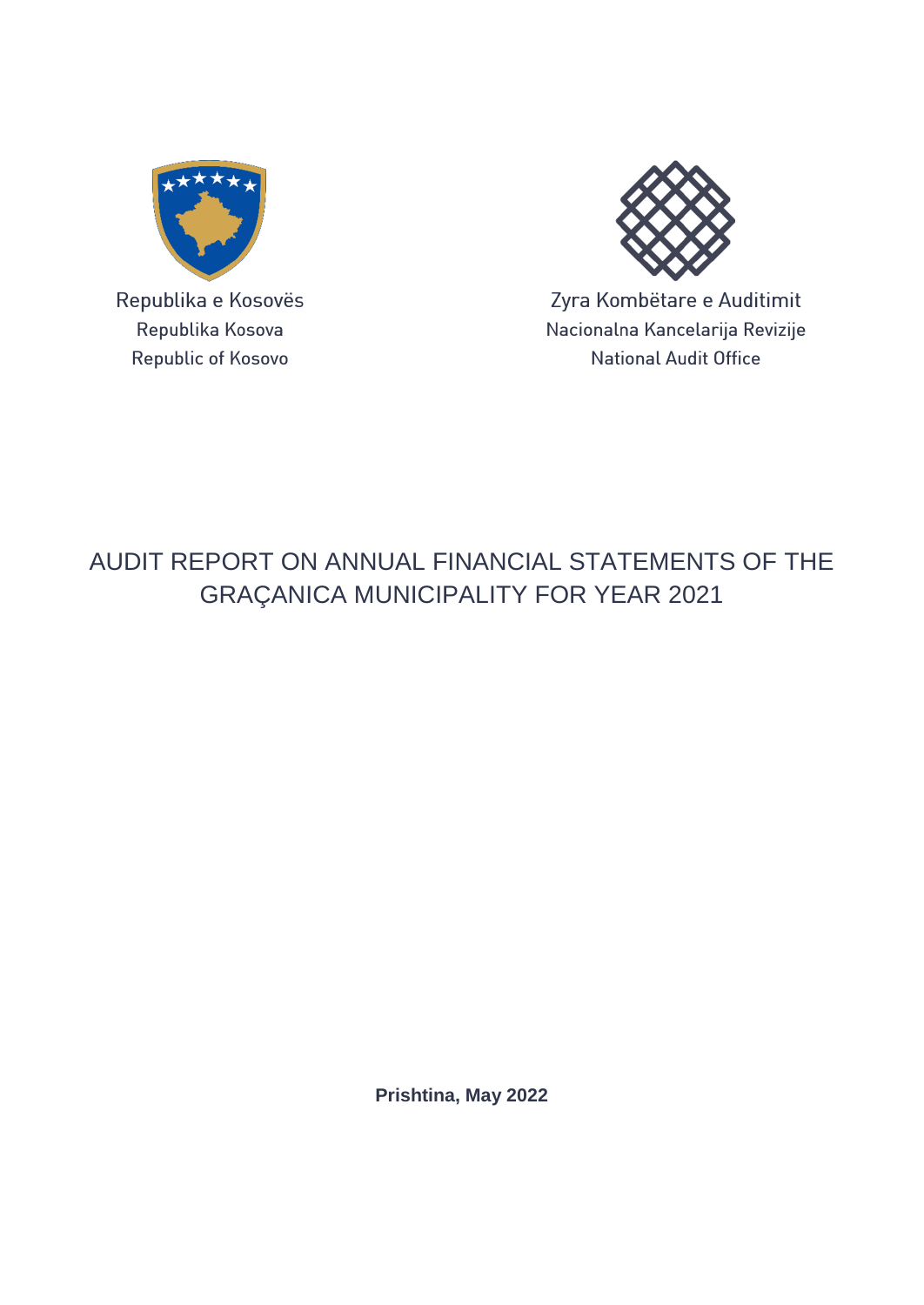# TABLE OF CONTENT

| 3 <sup>1</sup> |                                                                                     |  |
|----------------|-------------------------------------------------------------------------------------|--|
|                |                                                                                     |  |
|                | Annex I: Letter of                                                                  |  |
|                | Annex II: Explanation regarding different types of opinion applied by NAO and other |  |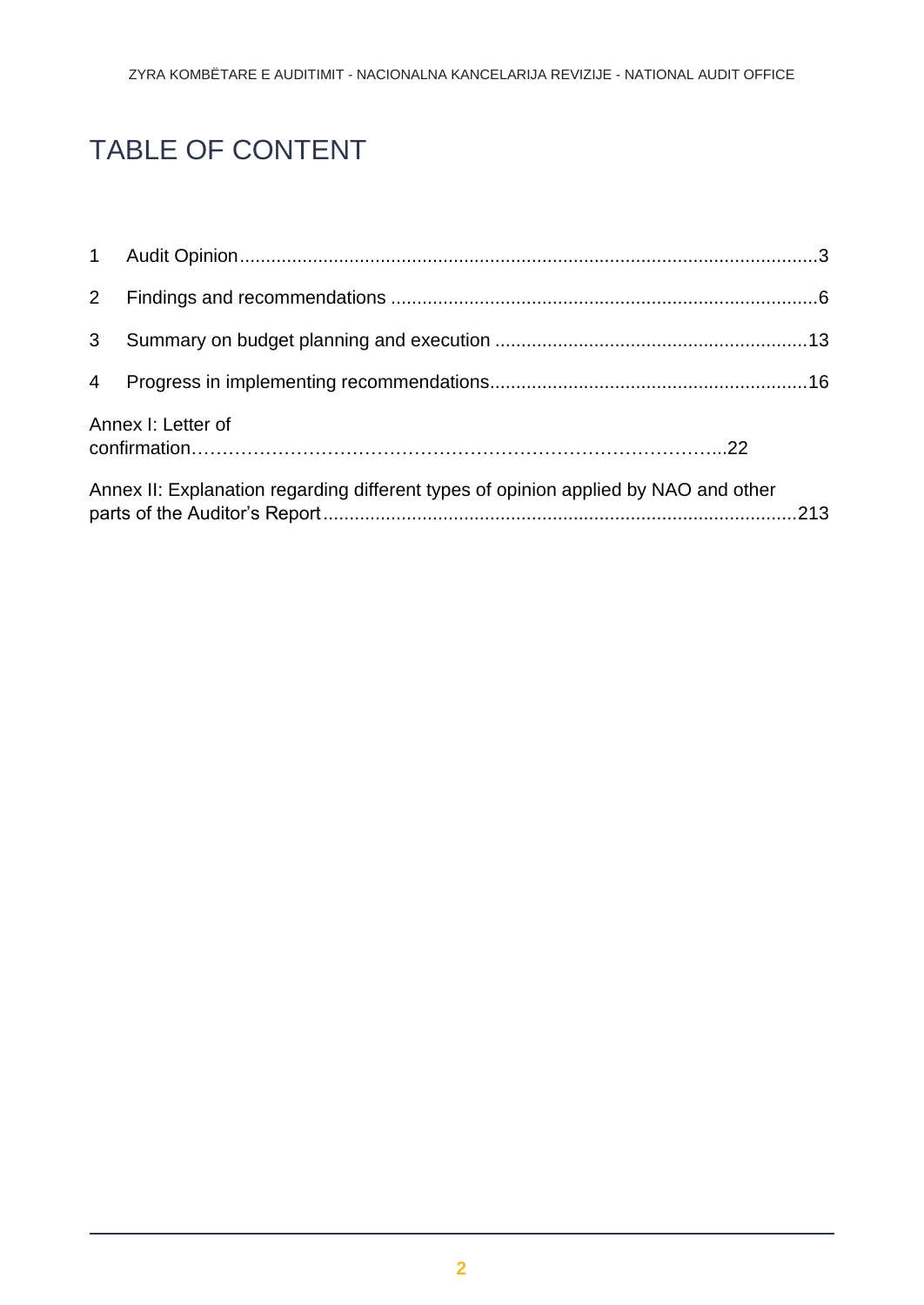# <span id="page-2-0"></span>1 Audit Opinion

We have completed the audit of the financial statements of Graçanica Municipality for the year ended on 31 December 2021 in accordance with the Law on the National Audit Office of the Republic of Kosovo and International Standards of Supreme Audit Institutions (ISSAIs). The audit was mainly conducted to enable us to express an opinion the financial statements and conclusion on compliance with authorities<sup>1</sup>.

#### **Qualified Opinion on Annual Financial Statements**

We have audited the annual financial statements of the Municipality of Graçanica, which comprise the statement of cash receipts and payments; budget execution report; and explanatory notes to financial statements, including a summary of significant accounting policies and other reports<sup>2</sup>, for the year ended as at 31 December 2021.

In our opinion, except for the effects of the matters described in the Basis for Qualified Opinion paragraph, the annual financial statements of the Municipality of Graçanica, give a true and fair view in all material respects, in accordance with International Public Sector Accounting Standards under cash-based accounting.

#### **Basis for Qualified Opinion**

 $\overline{a}$ 

A1. Accounts receivable (€3,826,839) presented in article 16 of the Annual Financial Report (AFR) were understated by €1,190,365;

A2. Capital Assets (€21,530,588) presented in article 19.3.1 of the AFR were understated by €200,086;

A3. Contingent Liabilities presented in article 18 of the AFR were understated by €58,022;

A4. The Municipality misclassified expenditures in the amount of €28,796; and

B1. Non-capital assets (€405,253) presented in article 19.3.2 of the AFR were not true and complete.

*For more details, see sub–chapter 2.1 Issues with impact on the audit opinion*

We conducted our audit in accordance with International Standards of Supreme Audit Institutions (ISSAIs). Our responsibilities under those standards are further described in the *Auditor's Responsibilities for the Audit of the Financial Statements* section of our report. NAO is independent from the auditee in accordance with INTOSAI-P-10, ISSAI 130, NAO Code of Ethics, and other requirements relevant to our audit of the budget organisations' AFS. We believe that the audit evidence we have obtained is sufficient and appropriate to provide a basis for our opinion.

<sup>1</sup> Compliance with authorities – compliance with all the public sector laws, rules, regulations, and relevant standards and good practices

<sup>&</sup>lt;sup>2</sup> Other reports are required under Article 8 of Regulation no.01/2017 on Annual Financial Report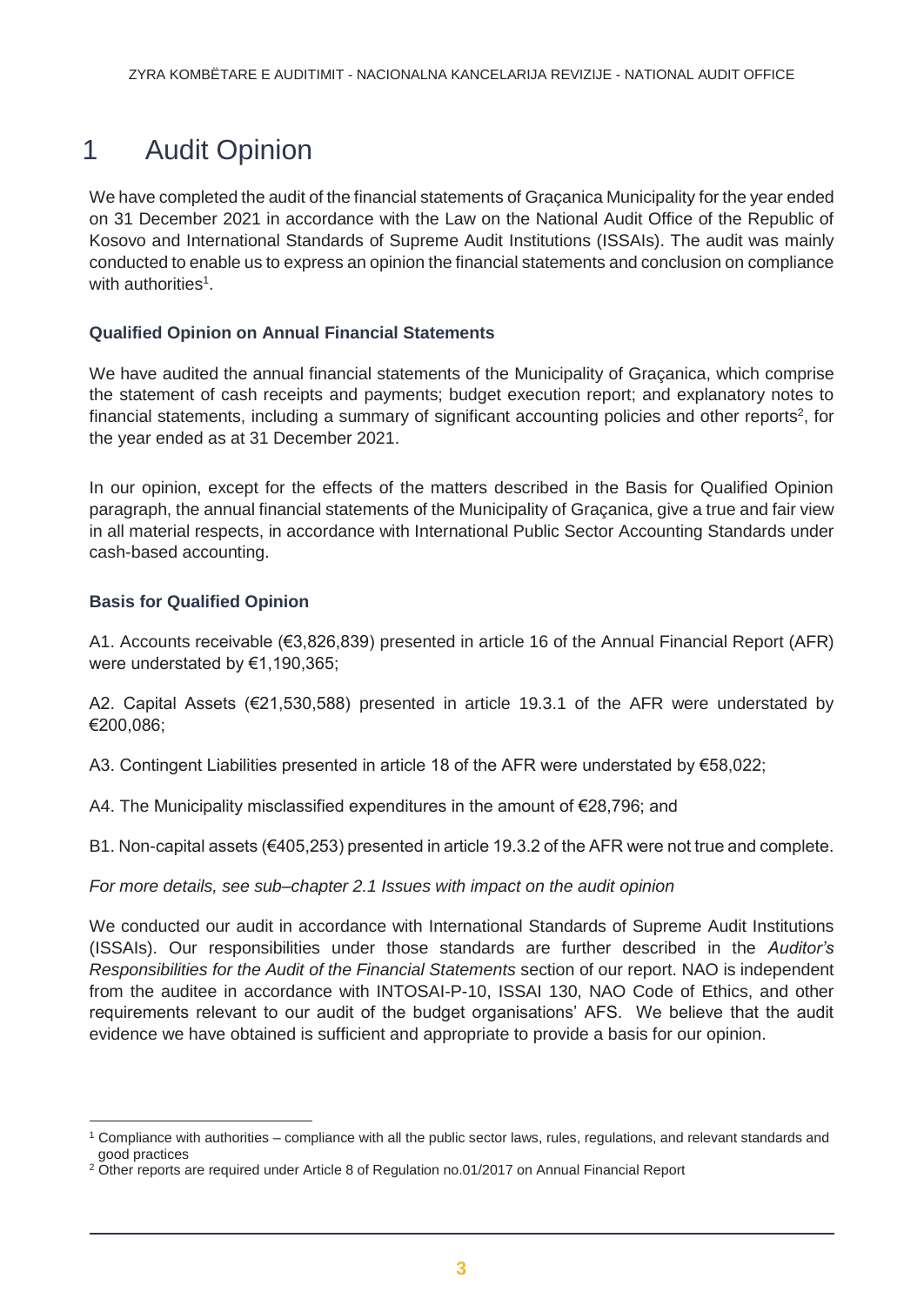#### **Audit Conclusion on Compliance**

We have also audited if the processes and accompanying transactions are in compliance with the established audit criteria arising from the legislation applicable for the auditee as regards making use of financial resources.

In our opinion, transactions carried out in the process of execution of Municipality of Graçanica's budget have been, in all material respects, in compliance with the established audit criteria arising from the legislation applicable for the auditee as regards making use of financial resources.

#### **Basis for the Conclusion**

We conducted our audit in accordance with International Standards of Supreme Audit Institutions (ISSAIs). Our responsibilities under those standards are further described in the *Auditor's Responsibilities for the Audit of the Financial Statements* section of our report. NAO is independent from the auditee in accordance with INTOSAI-P 10, ISSAI 130, NAO Code of Ethics, and other requirements relevant to our audit of the budget organisations' AFS. We believe that the audit evidence we have obtained is sufficient and appropriate to provide a basis for our conclusion.

#### *Responsibilities of Management and Those Charged with Governance for the Annual Financial Statements*

The Mayor is responsible for the preparation and fair presentation of financial statements in accordance with the International Public Sector Accounting Standards – Financial reporting under the cash basis of accounting. In addition, the Mayor is responsible for establishing internal controls which he determines are necessary to enable the preparation of financial statements that are free from material misstatements, whether due to fraud or error. This includes the fulfilment of requirements of the Law no.03/L-048 on Public Finance Management and Accountability and Regulation no.01/2017 on Annual Financial Reporting of Budget Organisations.

The Mayor is responsible to ensure the oversight of the Municipality of Graçanica's financial reporting process.

#### **Management's Responsibility for Compliance**

Graçanica Municipality's Management is also responsible for the use of the Municipality's financial resources in compliance with the Law on Public Financial Management and Accountability, and all other applicable rules and regulations.<sup>3</sup>

#### **Auditor General's Responsibility for the audit of AFS**

Our objectives are to obtain reasonable assurance about whether the financial statements as a whole are free from material misstatement, whether due to fraud or error, and to issue an auditor's report that includes our opinion. Reasonable assurance is a high level of assurance, but is not a guarantee that an audit conducted in accordance with ISSAIs will always detect a material misstatement when it exists. Misstatements can arise from fraud or error and are considered material

 $\overline{a}$ 

<sup>&</sup>lt;sup>3</sup> Collectively referred to as compliance with authorities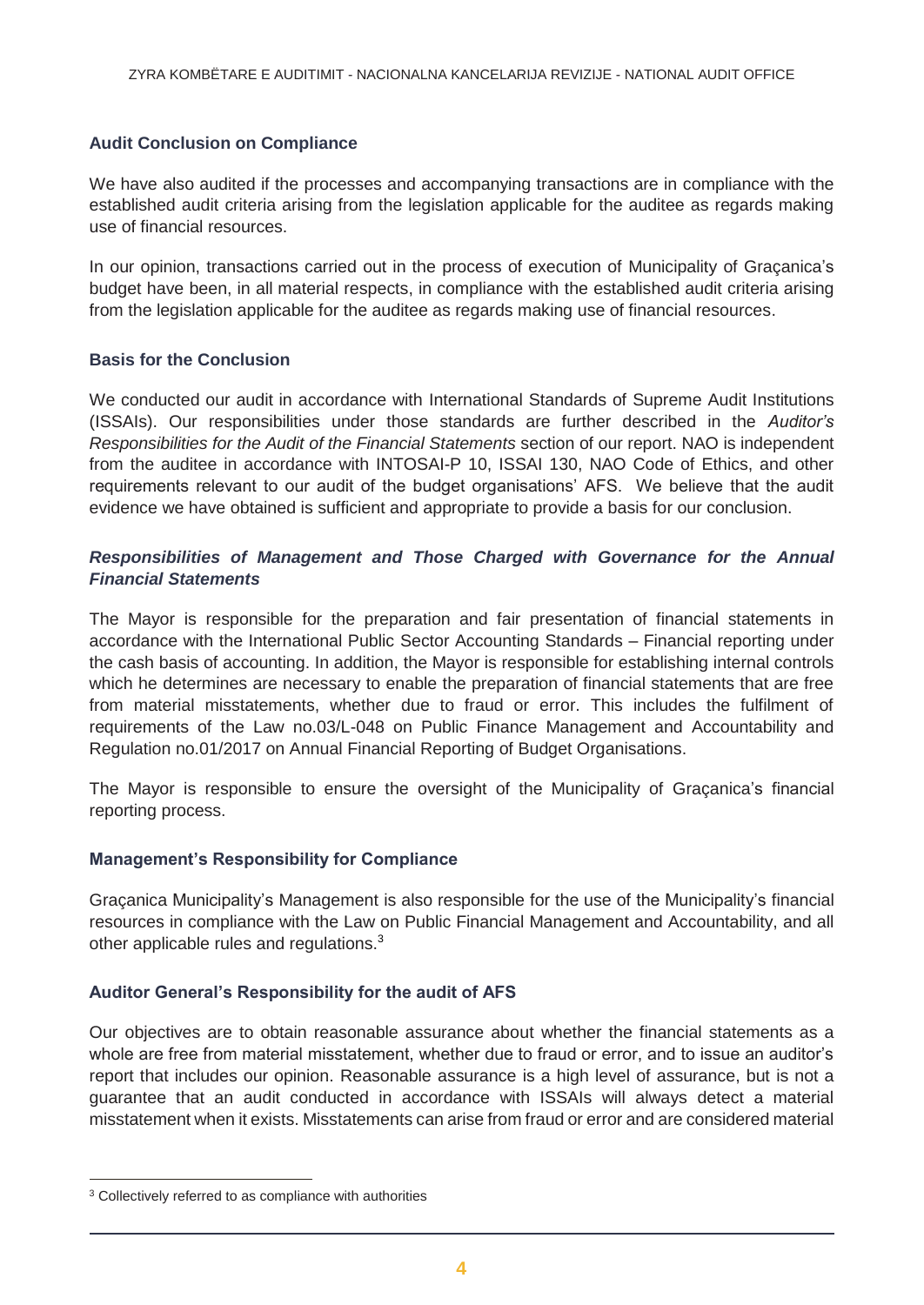if, individually or in the aggregate, they could reasonably be expected to influence the economic decisions of users taken on the basis of these financial statements.

Our objective is also to express an audit opinion on compliance of respective Municipality of Graçanica's authorities with the established audit criteria arising from the legislation applicable for the auditee as regards making use of financial resources.

As part of an audit in accordance with the Law on NAO and ISSAIs, we exercise professional judgment and maintain professional scepticism throughout the audit. We also:

- Identify and assess the risks of material misstatement of the financial statements, whether due to fraud or error, design and perform audit procedures responsive to those risks, and obtain audit evidence that is sufficient and appropriate to provide a basis for our opinion. The risk of not detecting a material misstatement resulting from fraud is higher than for one resulting from error, as fraud may involve collusion, forgery, intentional omissions, misrepresentations, or the override of internal control.
- Identify and assess the risks of non-compliance with authorities, whether due to fraud or error, design and perform audit procedures responsive to those risks, and obtain audit evidence that is sufficient and appropriate to provide a basis for our opinion on compliance with authorities. The risk of not detecting an incidence of non-compliance with authorities resulting from fraud is higher than for one resulting from error, as fraud may involve collusion, forgery, intentional omissions, misrepresentations, or the override of internal control.
- Obtain an understanding of internal control relevant to the audit in order to design audit procedures that are appropriate in the circumstances, but not for the purpose of expressing an opinion on the effectiveness of the Municipality of Graçanica's internal control.
- Assess the appropriateness of accounting policies used and the reasonableness of accounting estimates and related disclosures made by management.
- Assess the overall presentation, structure and content of the financial statements, including the disclosures, and whether the financial statements give a true and fair view of the underlying transactions and events.

We communicate with management and those charged with governance regarding, among other matters, the planned scope and timing of the audit and significant audit findings, including any significant deficiencies in internal control that we identify during our audit.

From the matters communicated with management, we determine those matters that were of most significance in the audit of the financial statements of the current period and are therefore the key audit matters. The audit report is published on the NAO's website, except for information classified as sensitive or other legal or administrative prohibitions in accordance with applicable legislation.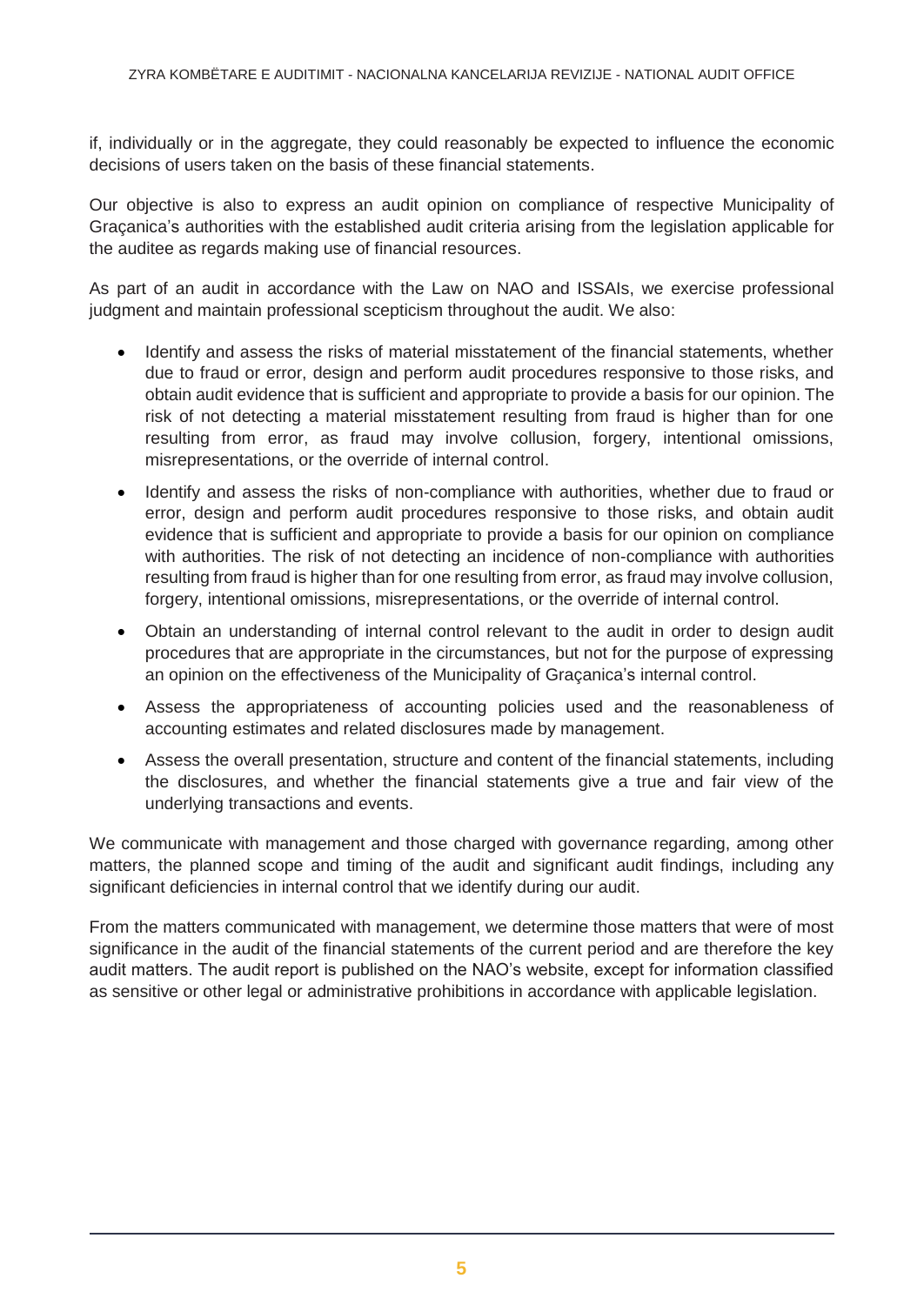# <span id="page-5-0"></span>2 Findings and recommendations

During the audit, we have identified areas of possible improvement on Financial Management and Control. Weaknesses were identified on important financial areas, such as: revenues, expenditures, receivables and recording of assets. The Municipality's reporting process had shortcomings as identified during the preparation of the Annual Financial Report (AFR). The AFR of the Municipality prepared on 31.01.2022 for the year ended as at 31.12.2021, was not in compliance with the Regulation No. 01/2017 on Financial Reporting. The AFR was untrue, therefore during the audit we required from the Municipality's management to correct it. After our request, the necessary corrections were made, the report was submitted to the NAO and the issues raised by us were rectified except for the matters of accurate reporting of accounts receivable, contingent liabilities, assets and misclassification of expenditures which have led to the qualification of the audit opinion. These findings and recommendations are intended to make necessary adjustment to the financial information presented in the financial statements, including disclosures in form of explanatory notes, and improve internal controls relevant to financial reporting and compliance with authorities in connection to the management of public sector funds. We will follow up these recommendations during next year's audit.

This report comprises nine (9) recommendations of which seven (7) are new recommendations and two (2) repeated.

*For the status of previous year's recommendations and the extent of their implementation, see Chapter 4.*

## 2.1 Issues with impact on the audit opinion

#### **Issue A1 - Untrue presentation of accounts receivable in the AFR**

**Finding** Pursuant to Regulation MoF – No. 01/2017, on Annual Financial Statements of Budget Organisations, Article 16 stipulates that budget organizations that collect revenue are required to keep registers of the revenues collected and invoiced amounts of the uncollected. Receivables shall be disclosed in the annual financial report in the relevant table by type of revenues.

> In the AFR, the Municipality had presented accounts receivable from business taxes €228,270 only of 2021 not presenting a summary of the uncollected amounts of previous years, which should have been reported in a total of €1,418,635, including 2021. This results in understated accounts receivable by €1,190,365.

> Identified weaknesses for accounts receivable are due to inefficient internal controls in the management and reconciliation of values from the registers, respectively their disclosure in the AFR.

**Impact** Untrue presentation of accounts receivable leads to the disclosure of untrue information to the stakeholders or users of financial statements.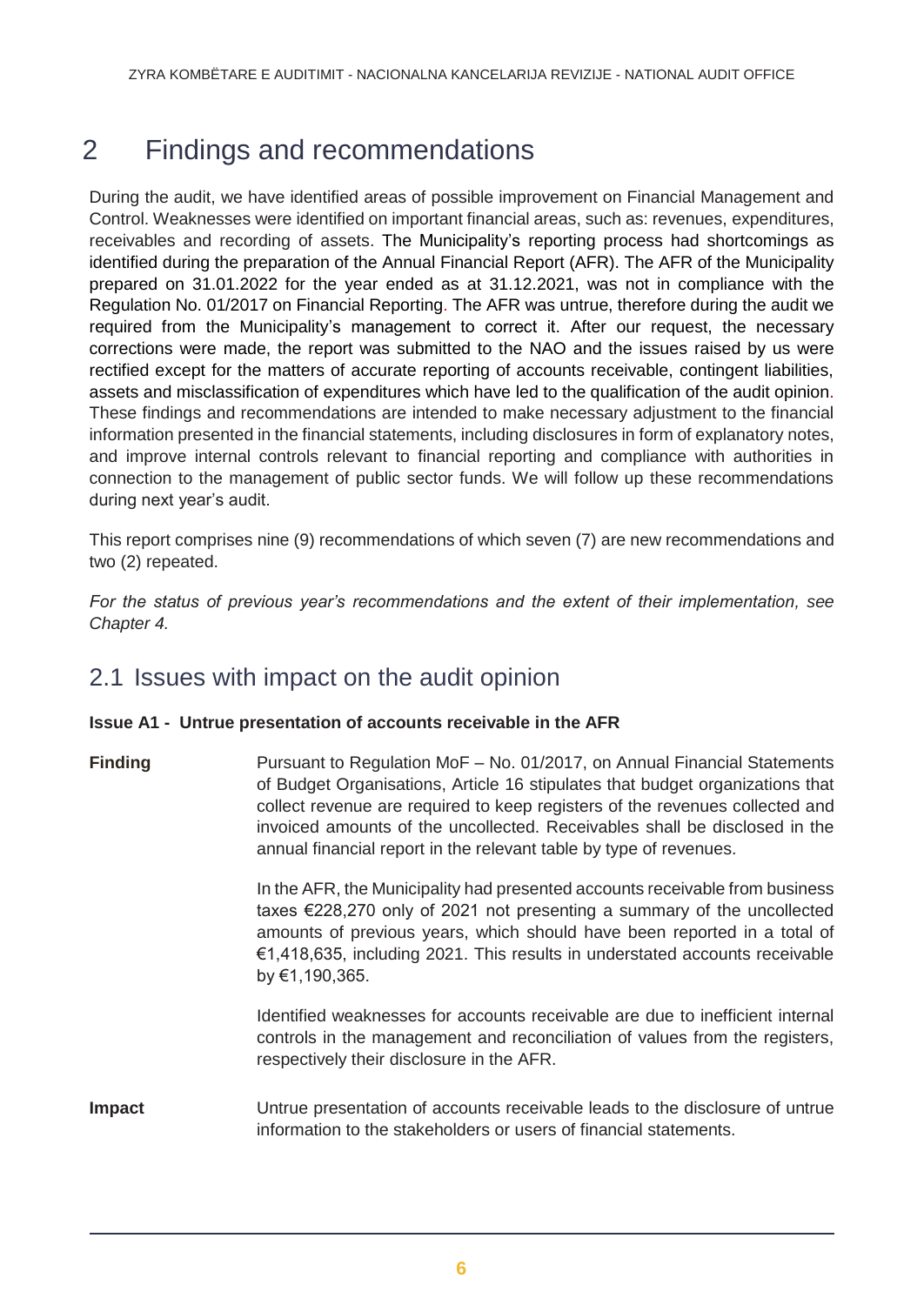**Recommendation A1** The Mayor should ensure strengthening of internal controls in order to improve the process of management and fair presentation of the accounts receivable in the AFR.

#### **Response of entity's management (Agree).**

#### **Issue A2 – Overstatement of capital assets**

**Finding** Regulation MoF – No. 02/2013, on Management of Non-Financial Assets by Budget Organizations, Article 6.1 stipulates that each budget organization shall put in place and update a register of non-financial assets under its management. The register must be maintained separately for each asset individually and in aggregate form pursuant to categories classified according to the accounting plan, and article 6.3 sets out that capital assets must be recorded in KFMIS, while the non- capital assets and stocks in the "e- assets" system.

> The following payments were recorded as capital assets by overstating the capital assets register.

- Payments in the amount of  $€119,984$  and  $€10,000$  for the supply with construction material is a capital transfer as the beneficiaries of the construction material are citizens with social schemes.
- Payment in the amount of  $\epsilon$ 50,000 is a capital transfer made for the Municipal Public Enterprise purchase of a garbage truck.
- Payment in the amount of  $\epsilon$ 20,102 for the supply with sports equipment falls under the category of goods and services.

Identified weaknesses regarding the asset recording were due to the weaknesses of officers' poor application of internal controls over assets.

- **Impact** Failure to record assets according to criteria set forth in the regulation on management of non-financial assets leads to untrue presentation of information in the AFR.
- **Recommendation A2** The Mayor should ensure that internal controls over non-financial assets true recording are exercised properly and in compliance with the criteria set forth in the regulation on management of non-financial assets.

#### **Response of entity's management (Agree).**

#### **Issue A3 – Overstatement of contingent liabilities**

**Finding Article 6 of the Regulation MoF – No. 01/2017, on Annual Financial** *Financial* Statements of Budget Organisations provides that budget organizations keep accurate, complete, up to date accounting records and in compliance with applicable law on all financial information and other non-financial information.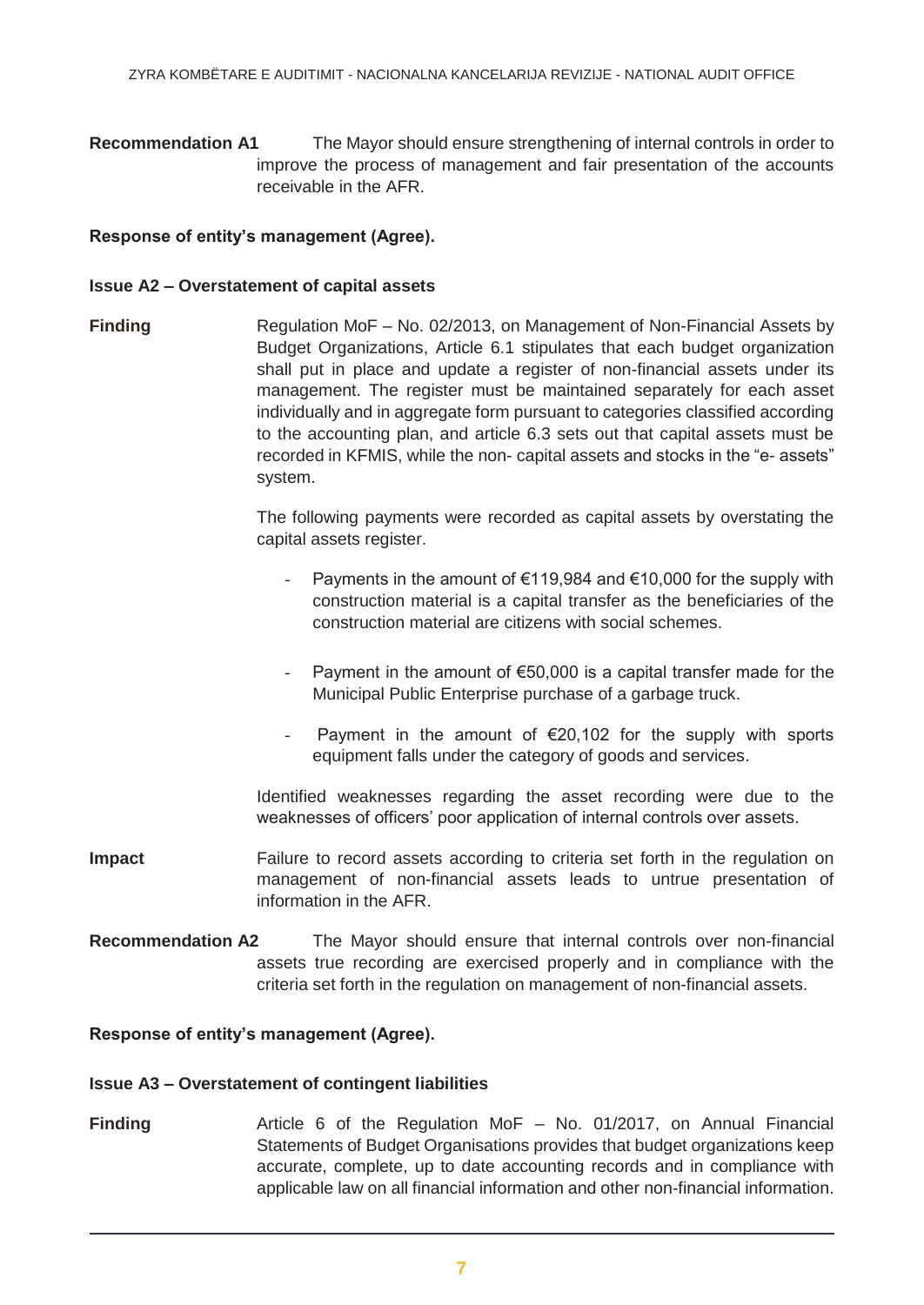Contingent liabilities (€5,313,030) presented under article 18 of the AFR were overstated by €58,022 because the presented value relates to the lawsuit filed by the Municipality against a municipal officer, and not to any lawsuit filed against the Municipality.

Untrue presentation of contingent liabilities was due to the negligence of the officer that keeps records of contingent liabilities and lack of internal control by the chief financial officer to check the amount in the presentation of contingent liabilities in the AFR.

- **Impact** Untrue presentation of contingent liabilities leads to the disclosure of untrue information to the stakeholders or users of financial statements in regards to contingent liabilities value.
- **Recommendation A3** The Mayor should ensure that contingent liabilities are evaluated and truly presented during the preparation of the AFR.

#### **Response of entity's management (Agree).**

#### **Issue A4 – Misclassification of expenditures**

**Finding** Article 18.3 of Financial Rule No. 01/2013-Public Funds Expenditure sets forth that expenditures should have the adequate codes, as defined under the Administrative Instruction for the accounting plan. The Treasury Accounting Plan defines the adequate codes and categories of expenditures that BOs should apply.

> The Municipality made misclassification of expenditures by paying €28,796 from the capital investments category, for disinfection, disinsectization and deratization services of buildings and public spaces in the Municipality of Graçanica, services that actually fall under the category of goods and services.

> This occurred due to poor budget planning and lack of funds in the adequate categories.

- **Impact** Payments made from inadequate categories lead to the presentation of incorrect entries in the Municipal Financial Statements, where the data for the category of expenditures are not accurate and as such provide misleading information to the users of the AFS.
- **Recommendation A4** The Mayor should ensure that appropriate actions are taken so that expenditures are planned in the adequate budget appropriation or that the funds are redesignated, so that the payment and recording of the expenditures are done according to the adequate economic codes.

#### **Response of entity's management (Agree).**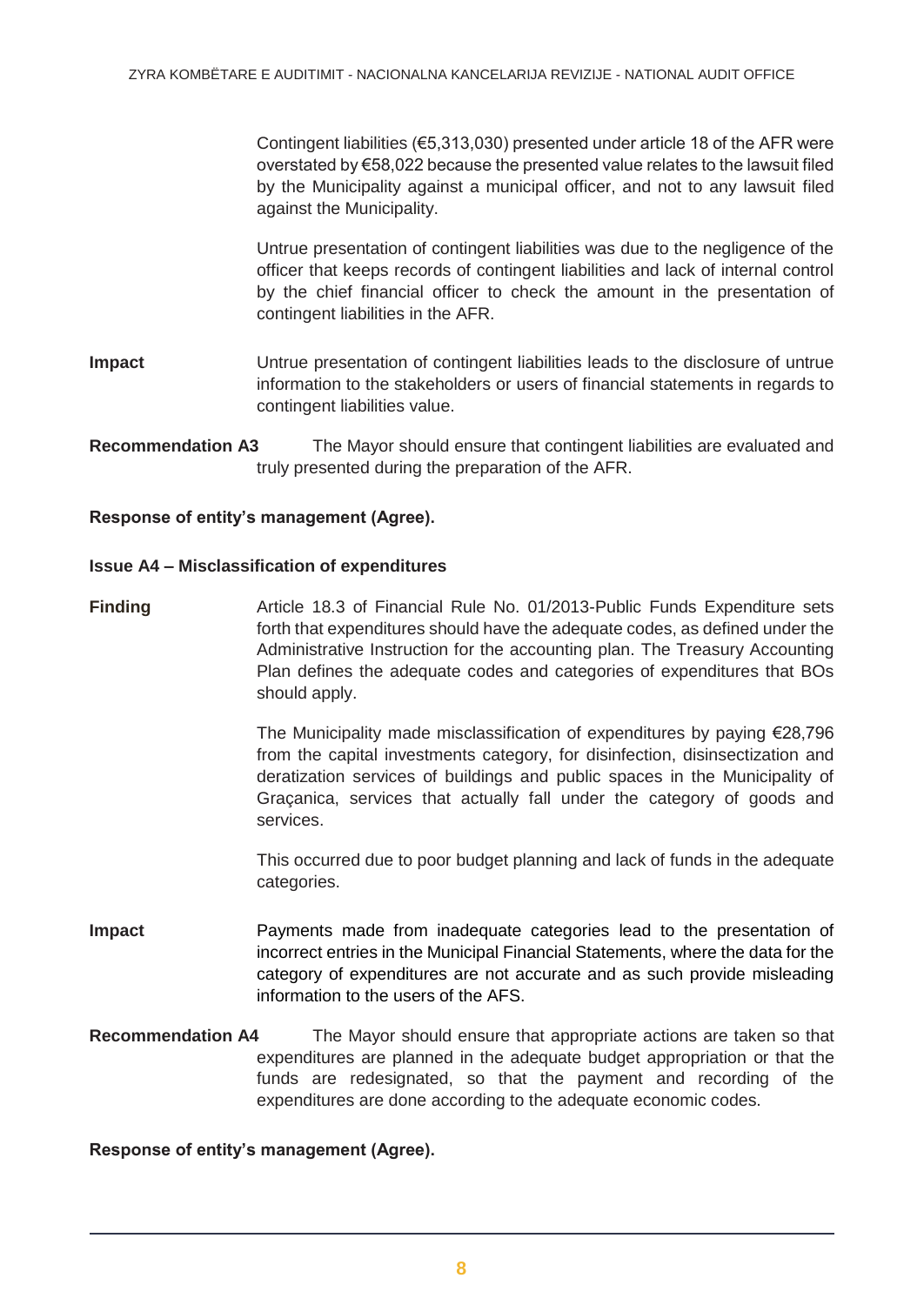#### **Issue B1 – Failure to records non-capital assets in the E-assets system**

**Finding** Regulation MoF- No. 02/2013 on Management of Non-Financial Assets by Budget Organisations, article 6.3 sets out that capital assets must be recorded in KFMIS, while the non- capital assets and stocks in the "E- assets" system.

> The Municipality did not record the non-capital assets in the E-assets system. Data on non-capital assets are recorded in the internal Excel format which does not calculate the depreciation of assets and as such overstates their value in the AFR.

> In addition we found that 11 of the tested samples in the amount of  $€53,327$ were not recorded in this register.

> Failure to record non-capital assets in the E-assets system was due to the system being dysfunctional and weaknesses of officers' poor application of internal controls over recording and true and complete presentation of noncapital assets.

- **Impact** The usage of alternative formats for recording of non-capital assets has a negative impact on the assurance, accuracy, complete and fair reporting of non-capital assets.
- **Recommendation B1** The Mayor should ensure that needed actions are taken for the application of the E-assets system for the recording, management and reporting of non-capital assets in compliance with the set criteria of the regulation on management of non-financial assets.

#### **Response of entity's management (Agree).**

## 2.2 Findings on financial management and compliance issues

#### 2.2.1 Revenues

Revenues generated by the Graçanica Municipality in 2021 amounted to €1,866,079. They relate to property tax, construction permits tax, administrative fees, business activities tax, rent tax, etc.

#### **Issue A5 – Delays in issuance of construction permits**

**Finding** Article 21 paragraph 3 of the Law No. 04/L-110 on Construction sets says that if the conditions as provided by this Law have been fulfilled and if the applicant has submitted evidence of the payment of construction permit fee, the competent body shall, within thirty (30) days for category I and within fortyfive (45) days for category II and III, issue the construction permit from the date of submission of the application. In the event that the competent body has not informed the applicant of its decision within such period, the construction permit will be deemed issued.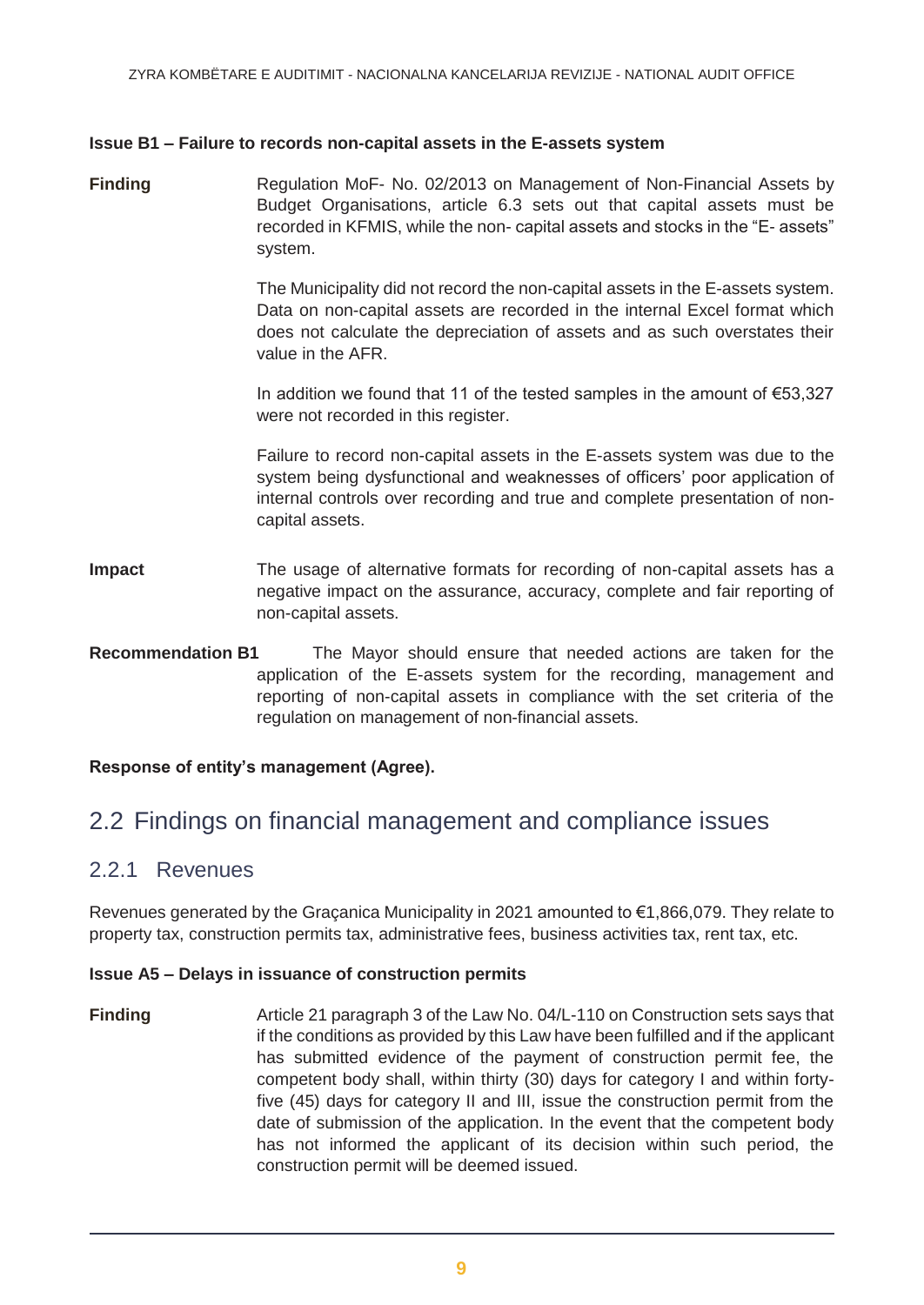During the testing we found that the Municipality did not considered issuing the construction permits within the legal deadline because in four cases there were delays of one to six months in the issuance of permits.

This situation occurred due to the negligence of the Directorate of Urbanisation to issue the construction permit as provided by law.

**Impact** Delays in issuing construction permits lead to illegal constructions by applicants.

**Recommendation A5** The Mayor should ensure that the issuance of construction permits from the Directorate of Urbanisation will be done within legal deadlines.

#### **Response of entity's management (Agree).**

#### 2.2.2 Capital Investments

The final budget for Capital Investments was €3,292,012, of which €2,658,655 were spent in 2021. Those relate to asphalting of local roads, rehabilitation of water supply and rehabilitation of rivers.

#### **Issue A6 – Execution of works not in compliance with the contracted bill-of-quantities and estimates**

**Finding** Project "Construction of reinforced bridge in Gushterica e Poshtme" in the amount of €23,297 according to bill-of-quantities and estimates was foreseen to be built in a 12m length. Item 5.1- Purchase, transport and paving with the roller of the binder course with BNS 16 asphalt of thickness d=7cm in a surface of 78m<sup>2</sup> amounted to €624. Item 5.2- Purchase, transport and paving with roller of the wearing course with melted asphalt AB 11 of thickness d=4cm in a surface of 102m² amounted to €612. Item 6.2- Supply with material, preparation and fence installation from metal profiles with cross section Ø63mm according to detail h=1.4m in a 32m length amounted to €800.

> On 24.03.2022 together with the project manager we paid a site visit for this project and found that it was not done according to the contracted bill-ofquantities and estimates because under item 5.1 - Purchase, transport and asphalt paving d=7cm – the layering was done in about 55m² surface (7.7m length+9.3 length=17m/2=8.5m length\*6.5m length=55.25m²).

Item 5.2- Asphalt paving of thickness d=4cm was not executed at all.

Item 6.2- The fence installation was done for 17.6m.

It is worth noted that in the project manager's report these works are listed as completed.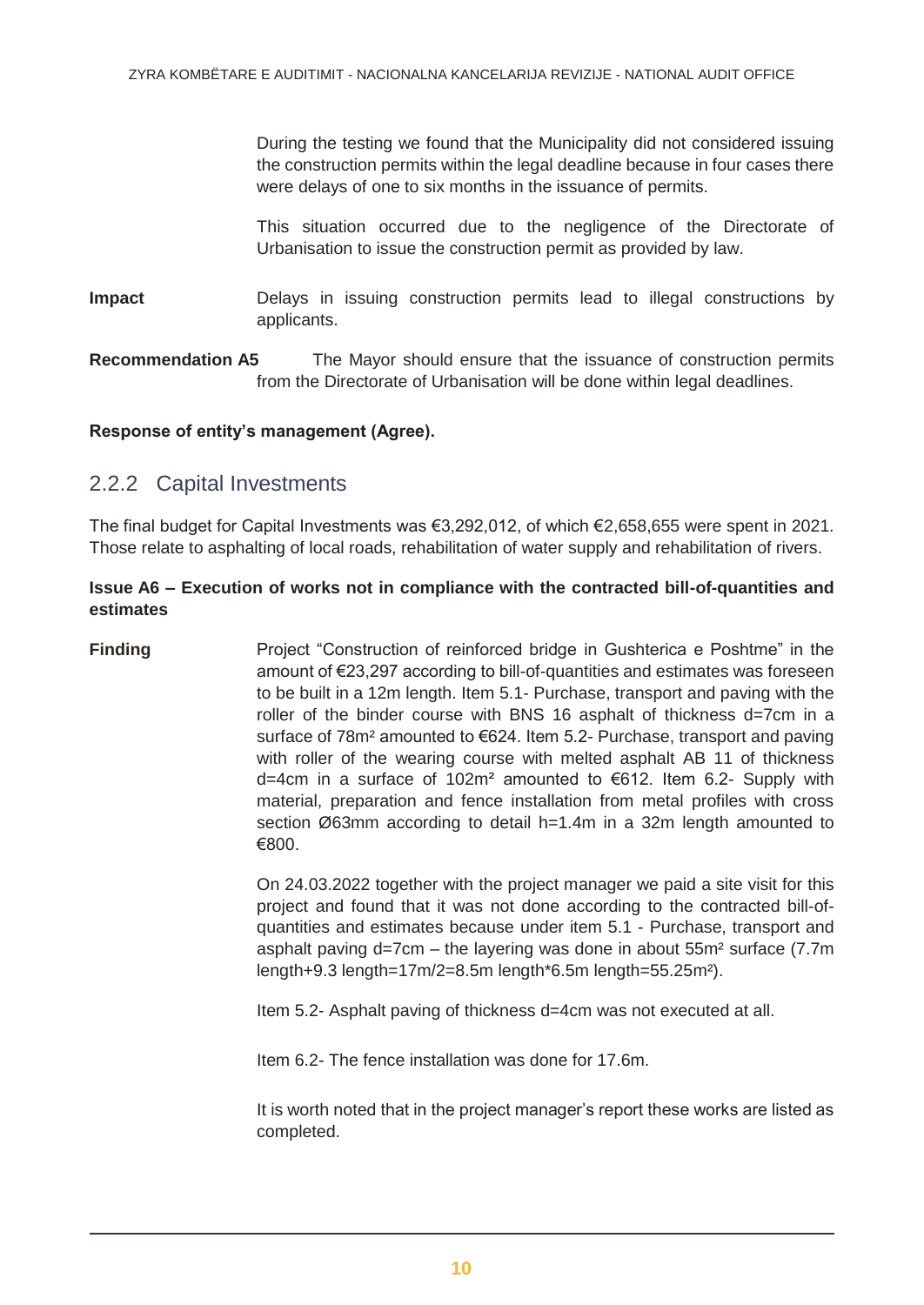After receiving our draft audit report, the Municipality took action to eliminate the identified deficiencies, in which case he asked us to we do a reexamination. In our re-examination of this project dated 05.05.2022, it was noted that the identified deficiencies were eliminated.

This occurred due to poor supervision of the project manager.

**Impact** Failure to execute works as contracted leads to non-fulfilment of contract and failure to achieve the set objectives.

**Recommendation A6** The Mayor should increase controls so that the contract manager supervises the contract properly, the reporting on the implementation of the contract is true and fair.

#### **Response of entity's management (Agree).**

#### 2.2.3 Capital and non-capital assets

The amount of capital assets presented in AFS is  $\epsilon$ 21,530,588, that of non-capital assets is €405,253, and of stock is €6,160.

#### **Issue B2- Failure to prepare the inventorying report prior to the preparation of the AFR**

**Finding Based on the Regulation No.02/2013 on Management of Financial Assets in** Budget Organisations, articles 18 and 19, paragraphs 4.6 and 4.7 stipulate that the Commission for Non-Financial Assets Inventorying prepares the report on inventorying as well as composes general report based on the individual reports of the Non- financial Assets Inventorying Commission in the convenient time before the preparation of the annual financial statements.

> By Mayor's decision the Municipality had formed the commission of assets inventorying, but the latter had drafted the general report after the preparation of the AFR.

> Delays in drafting the assets inventorying report were due to poor internal controls over adherence to report preparation criteria by the inventorying commission.

- **Impact** Failure to draft the inventorying report before the preparation of the financial statements has a negative impact on the trueness and completeness of asset registers and their presentation in the financial statements.
- **Recommendation B2** The Mayor should ensure to take needed actions so the inventorying commission drafts the assets inventorying report before the preparation of the financial statements.

#### **Response of entity's management (Agree).**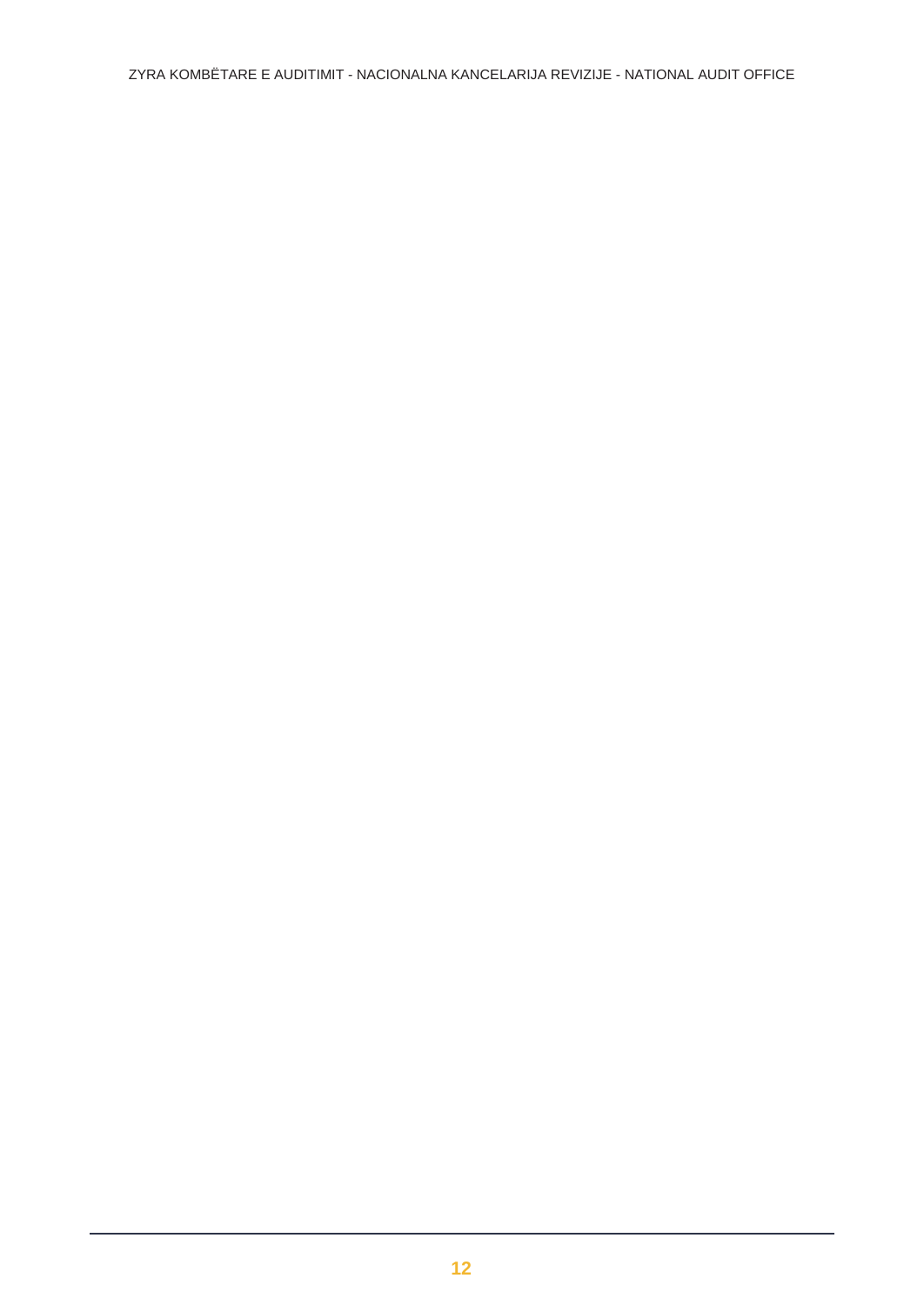### 2.2.4 Receivables

Accounts receivable disclosed by the BO in 2021 AFS were in the amount of €3,826,839. This is made of accounts receivable for property tax amounted to €2,881,689, expropriation of municipal land amounted to €671,855, business activities tax €228,270, inspection penalties €26,683 and rent €18,342.

#### **Issue A7 – Poor management of accounts receivable**

Pursuant to Law no. 06/L-005 on Immovable Property, Article 26 sets forth the Municipality, the Ministry of Finance and the competent enforcement bodies shall have the authority and competences to collect outstanding tax liabilities which exceed the amount of ten (10) Euros; Article 27, if a taxpayer or debtor fails to fully pay the tax and fine if any, or outstanding tax liabilities, according to stipulated deadlines, the Municipality shall issue a final written notice within ten (10) business days after the last day for payment, requiring full payment of outstanding tax liabilities, not later than ten (10) calendar days after the day when the final notice is considered to be received by the debtor. Other revenues should be collected in compliance with the deadlines specified in the invoice for each type of revenue.

In 2021, the Municipality disclosed in the AFS accounts receivable amounted to €3,826,839. Most of which €2,881,689 or around 75% belong to property tax, €671,855 or around 18% land expropriation, €228,270 or around 6% business activities tax and €45,025 or around 1% others. The Municipality did not have effective management in the collection of receivables as their increase continuous over years. Compared to the previous year the increase was around €214,796.

Weaknesses identified regarding accounts receivable are due to poor internal controls over their collection/management.

- **Impact** Failure to timely collect the charged revenues affects the level of funds collected for the Municipal budget and has a negative impact on the financing and implementation of projects from own source revenues.
- **Recommendation A7** The Mayor should ensure the improvement of accounts receivable management process in order to increase the efficiency in collecting receivables.

**Response of entity's management (Agree).**

## <span id="page-12-0"></span>3 Summary on budget planning and execution

We have considered the sources of budget funds, spending of funds and revenues collected by economic categories. This is highlighted in the following tables: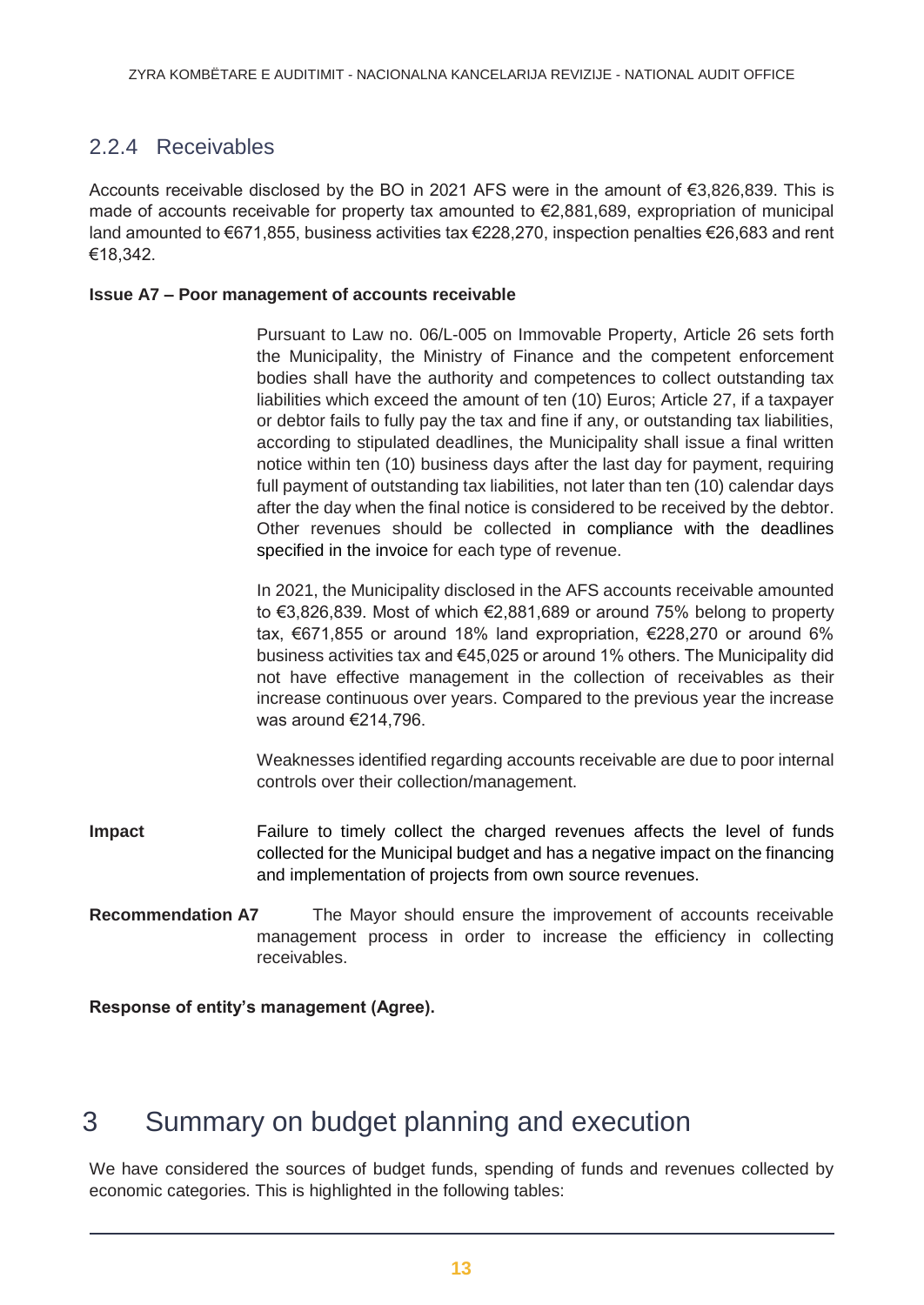| Description                                        | <b>Initial Budget</b> | Final Budget <sup>4</sup> | 2021 Outturn | 2020 Outturn | 2019 Outturn |
|----------------------------------------------------|-----------------------|---------------------------|--------------|--------------|--------------|
| <b>Sources of Funds</b>                            | 7,839,373             | 8,816,914                 | 7,978,563    | 11,270,839   | 9,065,733    |
| <b>Government Grant -</b><br><b>Budget</b>         | 5,130,120             | 5,167,096                 | 5,161,256    | 6,355,103    | 5,835,035    |
| Funding through<br>borrowing                       | 0                     | 41,897                    | 41,897       | 114,030      |              |
| Funding through<br>borrowing-investments<br>clause | 1,066,287             | 1,066,287                 | 812,017      | 2,559,741    | 1,488,822    |
| Carried forward from<br>previous year              | $\overline{0}$        | 896,455                   | 791,684      | 603,626      | 584,483      |
| <b>Own Source Revenues</b>                         | 1,642,966             | 1,642,966                 | 1,169,815    | 1,580,029    | 1,157,393    |
| <b>External Donations</b>                          | 0                     | 2,213                     | 1,894        | 58,310       |              |

| Table 1. Expenditures by sources of budgetary funds (in $\epsilon$ ) |  |  |  |
|----------------------------------------------------------------------|--|--|--|
|----------------------------------------------------------------------|--|--|--|

The final budget was higher than the initial budget by €977,541. This increase is a result of the revision of the Budget Law, Government decisions, carried forward own source revenues, funding through borrowing and donations.

In 2021, the Municipality spent around 91% or €7,978,563. This constitutes a good budget performance.

| Description                                           | <b>Initial Budget</b> | <b>Final Budget</b> | 2021<br>Outturn | 2020 Outturn | 2019 Outturn |
|-------------------------------------------------------|-----------------------|---------------------|-----------------|--------------|--------------|
| <b>Spending of funds</b><br>by economic<br>categories | 7,839,373             | 8,816,914           | 7,978,563       | 11,270,839   | 9,065,733    |
| Wages and<br><b>Salaries</b>                          | 3,109,032             | 3,149,905           | 3,149,905       | 3,277,556    | 2,959,570    |
| Goods and<br><b>Services</b>                          | 1,382,289             | 1,774,183           | 1,770,293       | 2,207,390    | 1,269,445    |
| <b>Utilities</b>                                      | 182,000               | 232,000             | 179,976         | 306,358      | 138,143      |
| Subsidies and<br>Transfers                            | 180,859               | 305,314             | 219,735         | 139,286      | 190,660      |
| Capital Investments                                   | 2,921,693             | 3,292,012           | 2,658,655       | 5,340,249    | 4,507,915    |
| Reserves                                              | 63,500                | 63,500              | 0               | 0            |              |

|  |  | Table 2 – Spending of funds by economic categories - (in $\epsilon$ ) |  |
|--|--|-----------------------------------------------------------------------|--|
|  |  |                                                                       |  |

Explanations for changes in budget categories are given below:

 $\overline{a}$ <sup>4</sup> Final budget – the budget approved by the Assembly and subsequently adjusted for by the Ministry of Finance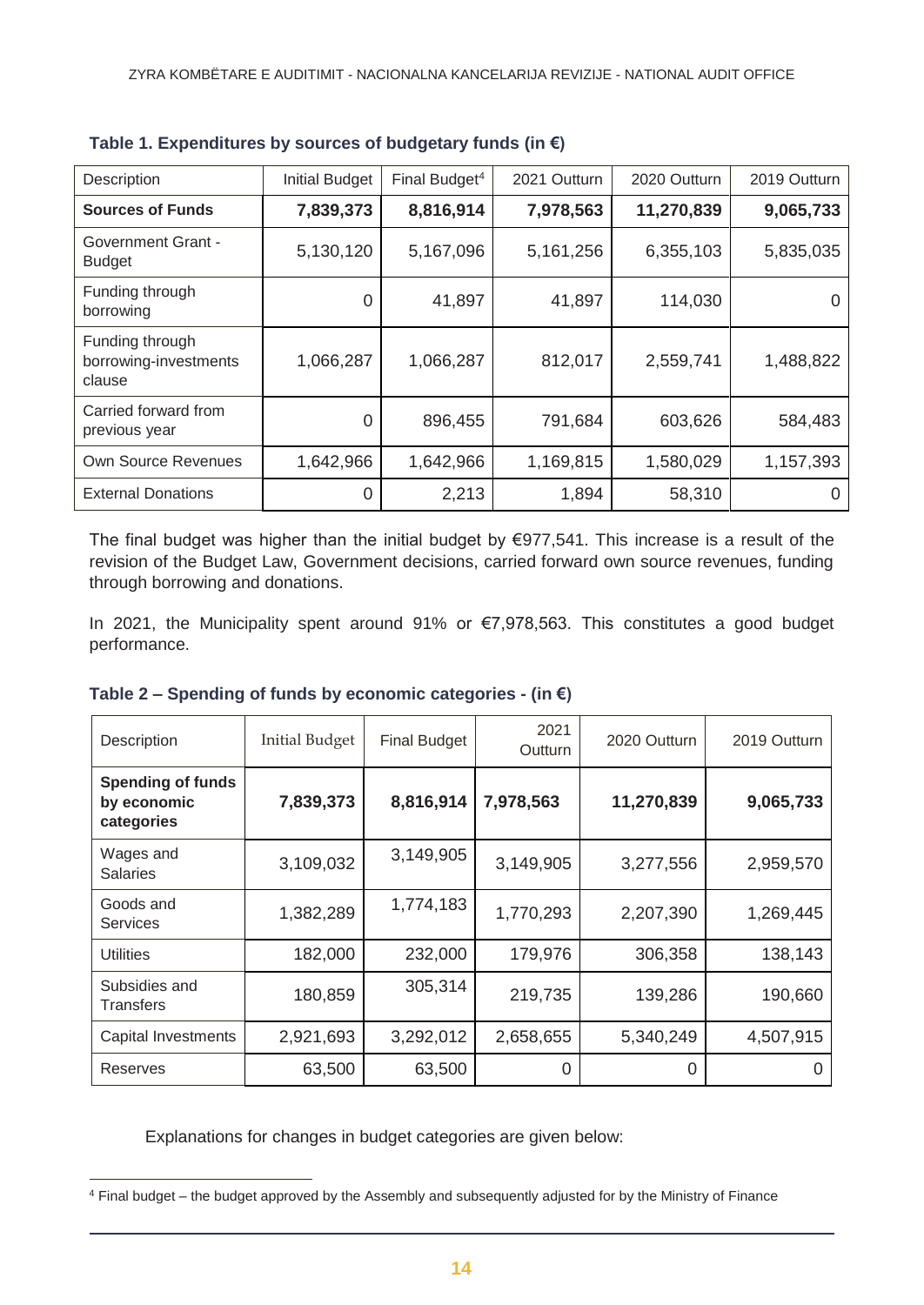- The final budget for Wages and Salaries compared to the initial budget was increased by €40,873. This increase is a result of borrowing €41,897, which have been spent according to government decisions for allowances during the pandemic, and a Government Grant reduction by €1,024.
- The final budget for Goods and Services was increased by €391,894. This increase is from unspent own source revenues of 2020 in the amount of €390,000 as well as donations in the amount of €1,894. These funds are planned to be spent on road maintenance, medical supplies and fuel supple.
- The final budget for Utilities was increased by €50,000 from unspent own source revenues of 2020.
- The final budget for Subsidies and Transfers was increased by €124,455 of which €86,455 were from unspent own source revenues of 2020 and €38,000 from government decision regarding floods in 2021.
- The final budget for Capital Investments compared to the initial budget was increased by €370,319. This increase is a result of unspent own source revenues from 202 in the amount of €370,000 and €319 were from donor grants. By decision of the Municipal Assembly these funds were planned to be spent on the following projects: Asphalting local roads; Building, reconstruction and maintenance of social housing; Building of public spaces; Building of health facilities.
- It is worth noted that the project "Building of Water Supply for Graçanica's Municipality" amounted to €5,115,108 is funded by the investments clause. For this project the Assembly of the Republic of Kosovo in 2019 adopted the Law No. 06/L-143 on ratification of the loan agreement between the Republic of Kosovo and Unicredit Bank Austria AG. From 2019 to 2021, €4,860,580 were spent, whilst for 2021 €812,017 were spent.
- The funds spent in 2021 for Economic Recovery totalled to €254,669 which were mainly appropriated for allowances in education and health.

#### Chart 1. **Expenditures** by economic categories in 2021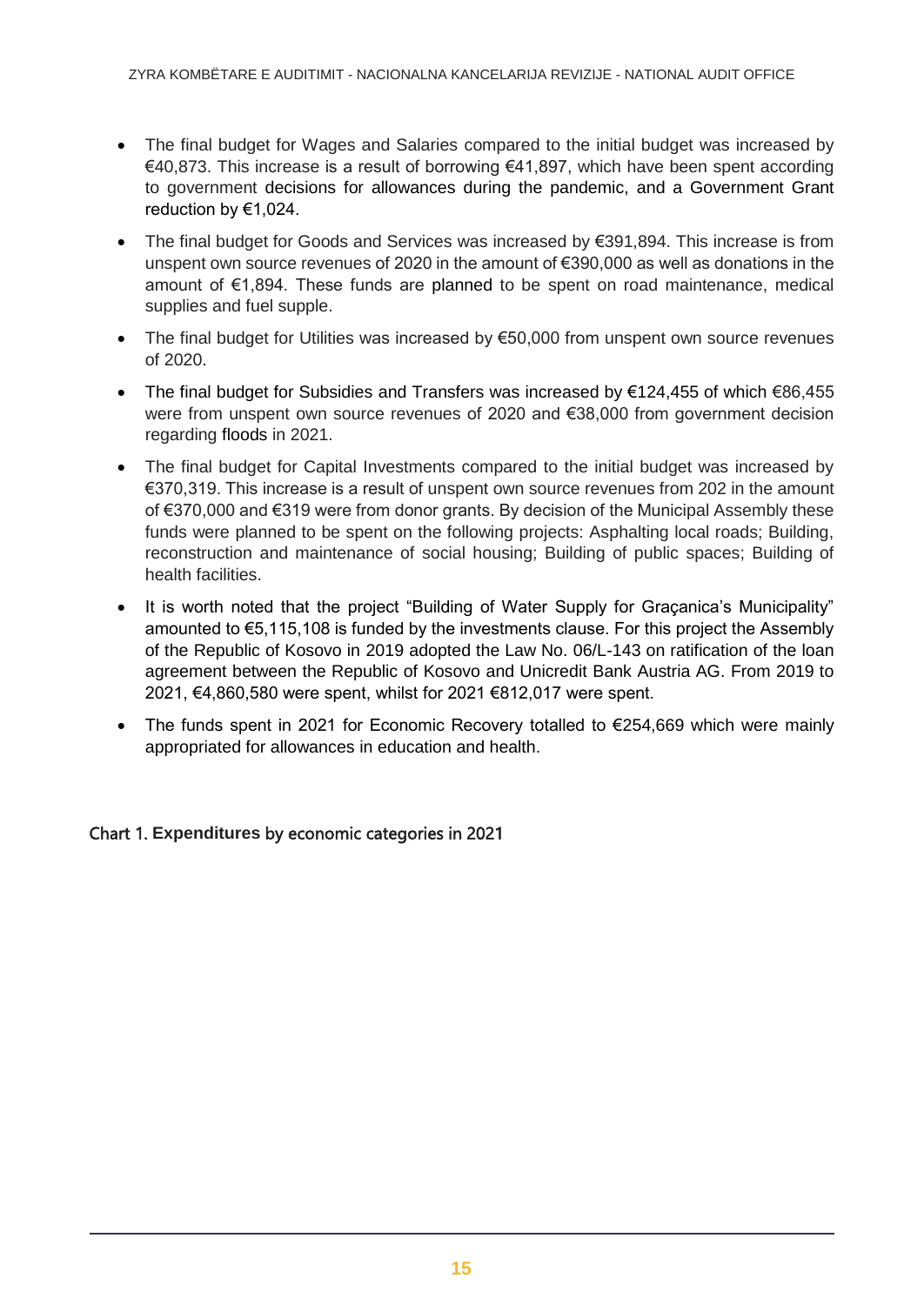

Revenues collected by the Graçanica Municipalityin 2021 amounted to €1,866,079. They relate to property tax, construction permits tax, administrative fees, business activities tax, rent tax, etc. In addition, the Municipality has also received revenues collected by traffic and court in the amount of €158,942. These revenues are not included in the following table because they are planned and implemented by line ministries.

| Description              | Initial budget | Final budget | 2021<br>Receipts | 2020<br>Receipts | 2019<br>Receipts |
|--------------------------|----------------|--------------|------------------|------------------|------------------|
| <b>Total of revenues</b> | 1,642,966      | 1,642,966    | 1,866,079        | 2,317,164        | 1,624,676        |
| Tax revenues             | 759,213        | 759,213      | 893,846          | 676,147          | 603,416          |
| Non-tax revenues         | 883,753        | 883,753      | 972,233          | 1,641,017        | 1,021,261        |

#### **Table 3. Revenues (in €)**

## <span id="page-15-0"></span>4 Progress in implementing recommendations

Our audit report on 2020 AFS of Graçanica Municipality resulted in 9 key recommendations. The BO prepared an Action Plan stating how all recommendations will be implemented. By the end of our 2021 audit, seven (7) recommendations have been implemented and two (2) were not addressed yet as shown in following Chart 2. For a more thorough description of the recommendations and how they are addressed, see Table 4 (or the recommendations table).

#### **Chart 2. Progress on implementation of prior year's recommendations**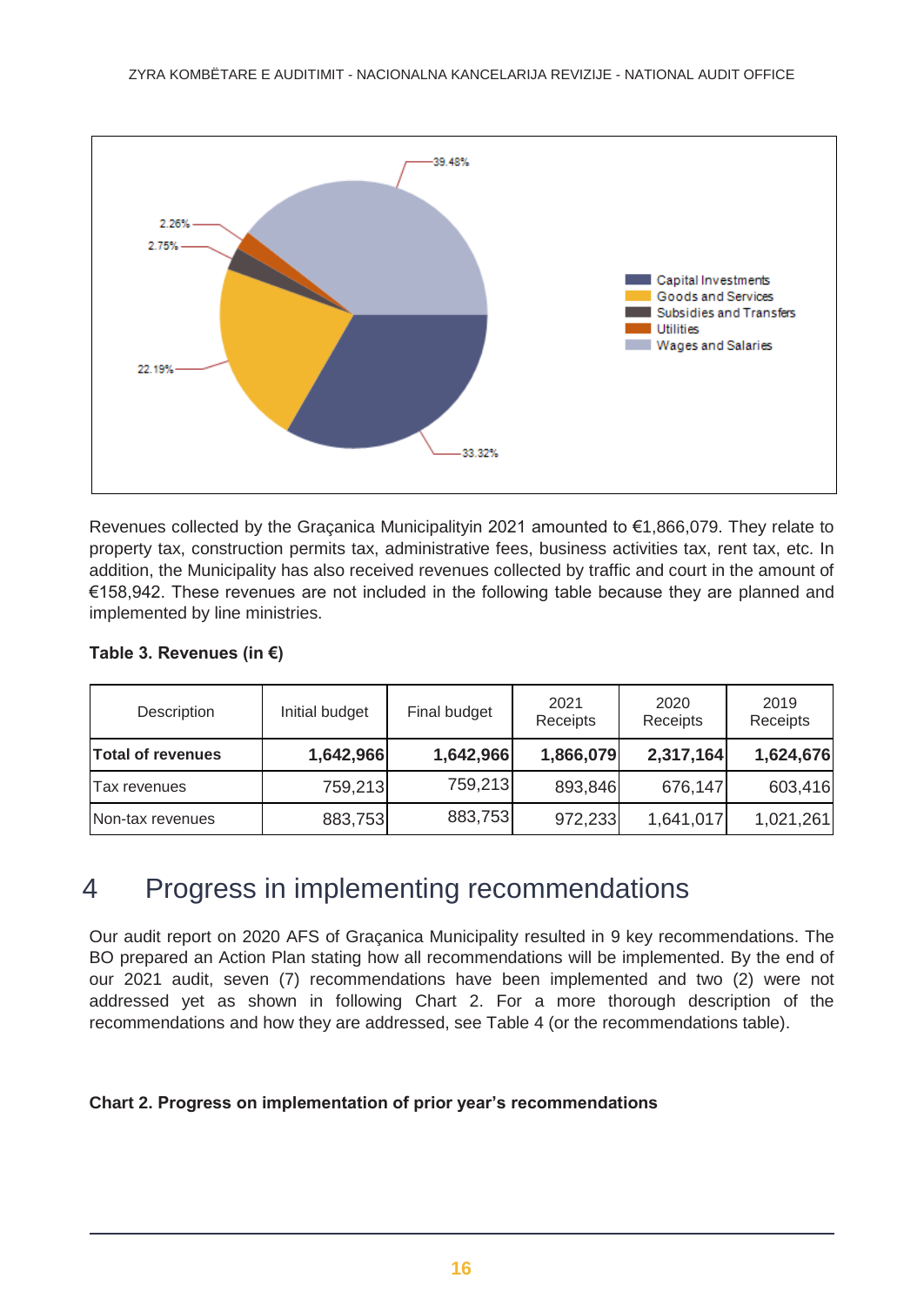

#### **Table 4. Summary of prior year's recommendations and of 2020**

| No.            | <b>Audit</b><br>area                          | <b>Recommendations of 2020</b>                                                                                                                                                                                                                                                                                                                                                       | <b>Actions</b><br>undertaken                                                                                                                                                                  | <b>Status</b> |
|----------------|-----------------------------------------------|--------------------------------------------------------------------------------------------------------------------------------------------------------------------------------------------------------------------------------------------------------------------------------------------------------------------------------------------------------------------------------------|-----------------------------------------------------------------------------------------------------------------------------------------------------------------------------------------------|---------------|
| $\mathbf{1}$   | Revenues                                      | Mayor<br>should<br>The<br>ensure<br>that the<br>necessary corrections are made on the<br>data of the areas in the protax system, in<br>accordance with the Regulation in force,<br>so that the tax burden is true and fair for all<br>property taxpayers.                                                                                                                            | We did not<br>encounter<br>problems of this<br>nature while<br>testing our<br>samples                                                                                                         | Implemented   |
| $\overline{2}$ | Goods and<br>Services<br>and Utilities        | The Mayor should ensure<br>that all<br>expenditures are recorded in the adequate<br>economic categories and codes.                                                                                                                                                                                                                                                                   | The Municipality<br>had taken actions<br>to address the<br>given<br>recommendations.<br>We did not<br>encounter cases of<br>inadequate<br>recording in the<br>goods and<br>services category. | Implemented   |
| 3              | Goods and<br><b>Services</b><br>and Utilities | The Mayor should ensure that contract<br>monitor<br>managers<br>and<br>record<br>in<br>acceptance reports and work diaries the<br>amount<br>of<br>supplies<br>and<br>services<br>performed. The Mayor in cooperation with<br>the contracting company must clarify the<br>aspect of the contracted price and adhere<br>to the contracted prices given in Annex D<br>of the Agreement. | We did not<br>encounter<br>problems of this<br>nature while<br>testing our<br>samples                                                                                                         | Implemented   |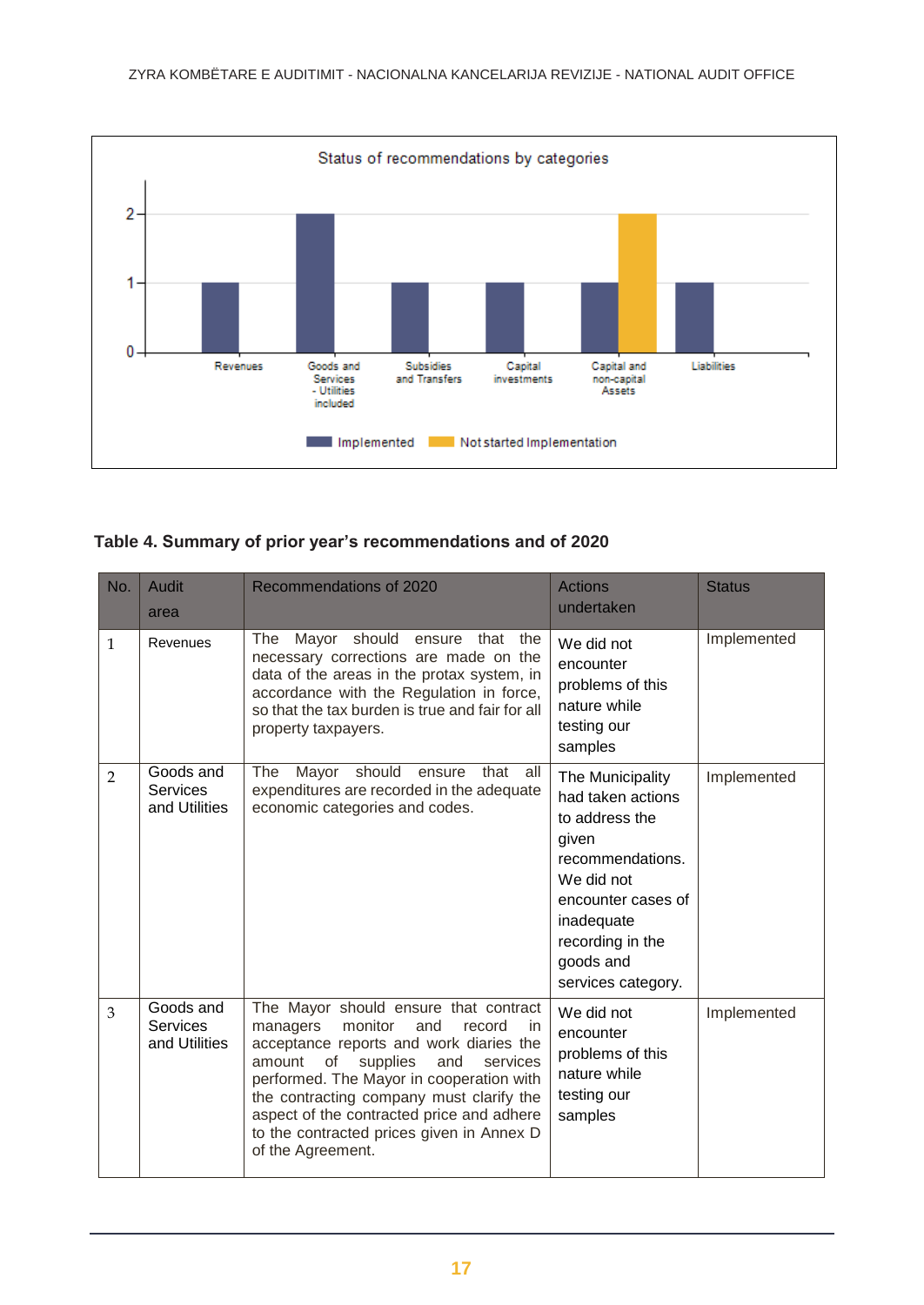| $\overline{4}$ | <b>Subsidies</b>       | The Mayor should ensure that the project<br>selection process for funding is developed<br>by applying all requirements and standard<br>formats/forms as provided<br>by the<br>Regulation MoF No. 04/2017 on Public<br>Funding of NGOs; Increase control<br>monitoring<br>measures<br>over<br>funded<br>projects. Segregation of duties and<br>responsibilities<br>should<br>be<br>done<br>in.<br>accordance with the FMC rules so that<br>officers are not involved in more than one<br>stage of the process.    | We have not<br>encountered any<br>cases in 2021.                                                                                                                                                                                       | Implemented                   |
|----------------|------------------------|------------------------------------------------------------------------------------------------------------------------------------------------------------------------------------------------------------------------------------------------------------------------------------------------------------------------------------------------------------------------------------------------------------------------------------------------------------------------------------------------------------------|----------------------------------------------------------------------------------------------------------------------------------------------------------------------------------------------------------------------------------------|-------------------------------|
| 5              | Capital<br>Investments | The Mayor should ensure that contracts<br>signed in compliance with the<br>are<br>budgeted and approved funds, in order for<br>the implementation of projects to be in<br>accordance with the plan for the<br>prevention of additional costs.                                                                                                                                                                                                                                                                    | From the five<br>samples tested for<br>procurement<br>procedures we<br>found that for all<br>samples the funds<br>were budgeted by<br>law or that the<br>commitment was<br>made in<br>accordance with<br>the value of the<br>contract. | Implemented                   |
| 6              | Assets                 | The Mayor should ensure that needed<br>actions are taken for the application of the<br>E-assets system in order to have asset<br>management and reporting in compliance<br>with the requirements of the regulation on<br>non-financial assets management. This<br>issue should also be addressed by the<br>MPA in order to enable the Municipality to<br>make the E-assets system operational.                                                                                                                   | Problems with the<br>E-assets system<br>were still present<br>in 2021 and the<br>recording of assets<br>under €1000 was<br>not done in<br>compliance with<br>the regulation.                                                           | Implementation<br>not started |
| $\overline{7}$ | Assets                 | The Mayor should ensure that the<br>inventorying commission drafts the assets<br>inventorying report before the date of<br>preparation of the AFS.                                                                                                                                                                                                                                                                                                                                                               | Assets<br>inventorying was<br>done after the date<br>of preparation of<br>the AFS in 2021.                                                                                                                                             | Implementation<br>not started |
| 8              | Assets                 | The Mayor should ensure that vehicles<br>management is controlled by appointed<br>responsible<br>officers<br>who<br>administer<br>documents<br>and<br>approve<br>requests<br>according to the rules by providing relevant<br>evidence that the vehicles are used for the<br>Municipality needs. The supply with fuel<br>should be done in a controlled way or by<br>the appointed officers and vehicle repair<br>should be done upon request and the<br>approval by the responsible level should<br>be attached. | The Municipality<br>had taken actions<br>to address the<br>given<br>recommendations.<br>From the tested<br>samples we found<br>that in all cases<br>approvals of the<br>requests were<br>done by the<br>appointed officers.            | Implemented                   |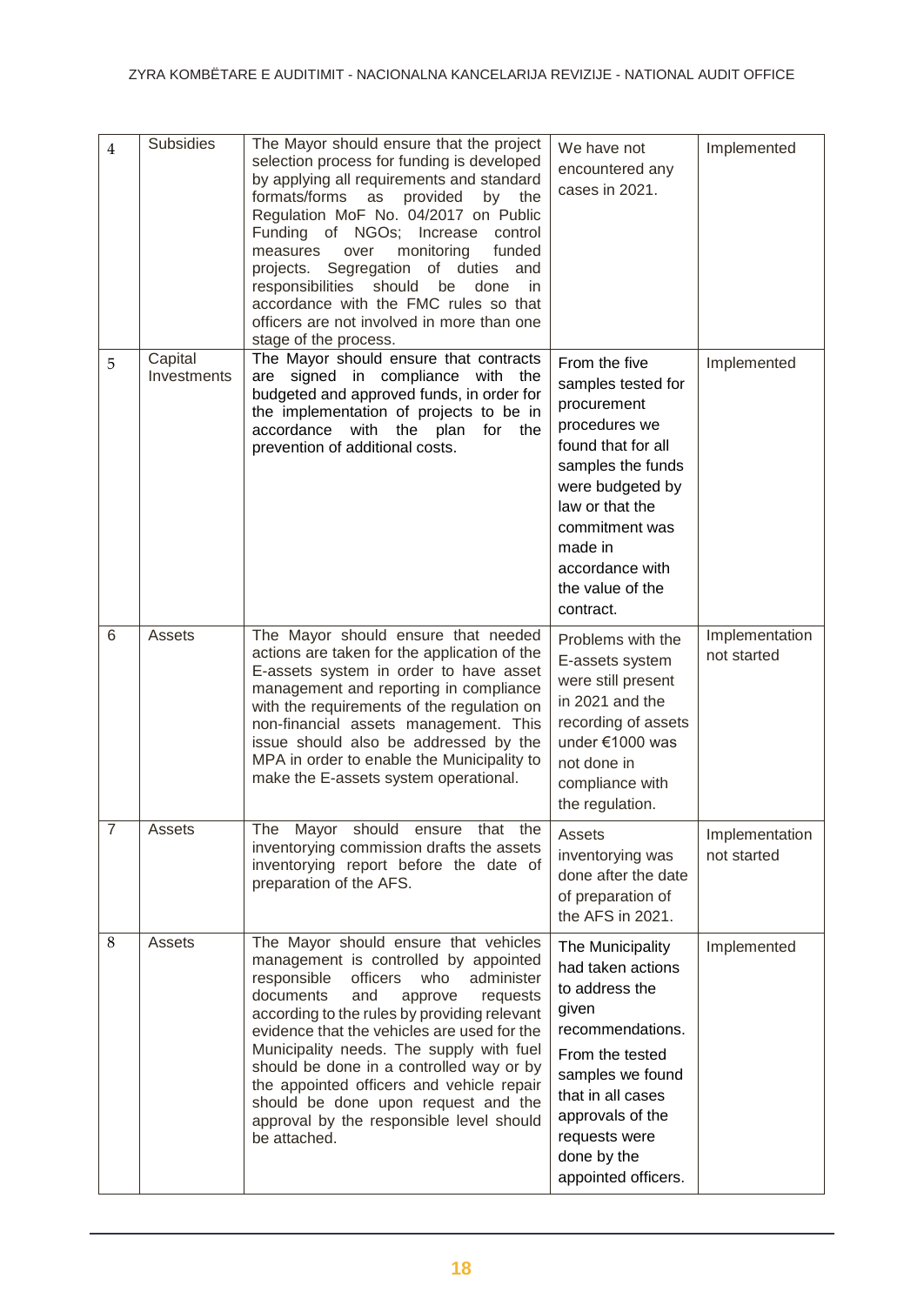| certification of payments is made only after<br>liabilities<br>encounter<br>the cases have been completed with the<br>problems of this<br>financial<br>documentation,<br>necessary<br>nature while<br>obligations to be paid within the legal<br>testing our<br>deadline and that the commitment of funds<br>to KFMIS precedes the requests for supply<br>samples<br>of goods and services. | Implemented |
|---------------------------------------------------------------------------------------------------------------------------------------------------------------------------------------------------------------------------------------------------------------------------------------------------------------------------------------------------------------------------------------------|-------------|
|---------------------------------------------------------------------------------------------------------------------------------------------------------------------------------------------------------------------------------------------------------------------------------------------------------------------------------------------------------------------------------------------|-------------|

This report is a translation from the Albanian original version. In case of discrepancies, Albanian version shall prevail.

Vlora Spanca: Auditor General

Zukë Zuka: Assistant Auditor General

Lavdim Maxhuni: Head of Audit

Florim Beqiri: Team leader

Faik Thaqi: Team member

Arben Hundozi: Team member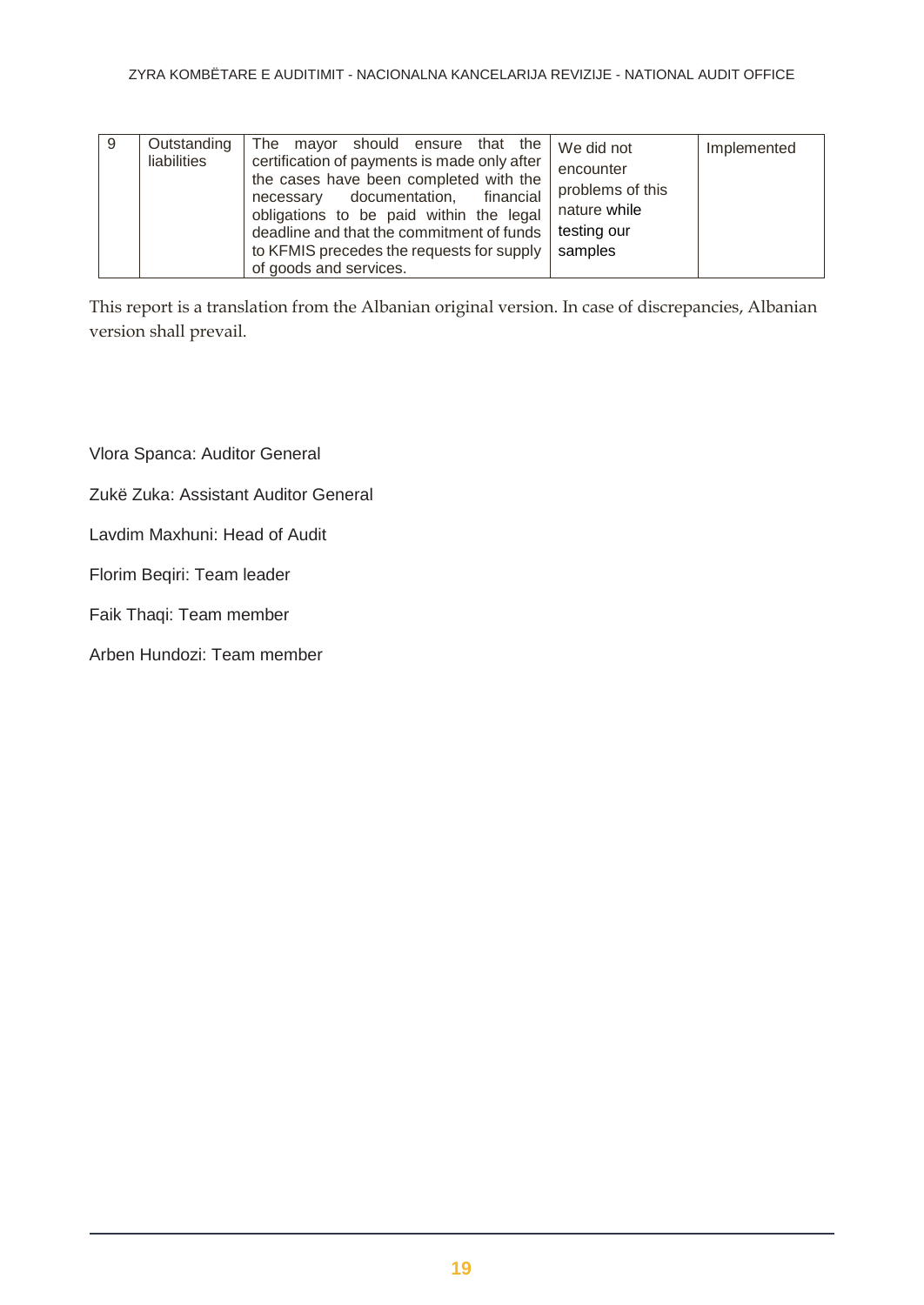# Annex I: Letter of confirmation

|                                                                              | VEH LING KOSSED - HE USLED E FACILITIES (REFUELD OF NOODK)<br>CRETTER FRAMARIA<br>NUMBER OF STREET<br>LITE OF GRACIANICA |
|------------------------------------------------------------------------------|--------------------------------------------------------------------------------------------------------------------------|
| ОПШТИНА ГРАЧАНИЦА<br><b>KOMUNA E GRAÇANICES</b><br>MUNICIPALITY OF GRACANICA |                                                                                                                          |

#### LETËR E KONFIRMIMIT

Për pajtueshmërinë me gjetjet e Auditorit të Përgjithshëm për vitin 2021 dhe për zbatimin e rekomandimeve

Për: Zyrën e Kombëtare të Auditimit

Të nderuar,

Përmes kësaj shkrese, konfirmoj se:

- · kam pranuar draft raportin e Zyrës Kombëtare të Auditimit për auditimin e Pasqyrave Financiare të Komunës së Graçanicës, për vitin 2021 (në tekstin e mëtejmë "Raporti");
- · pajtohem me gjetjet dhe rekomandimet dhe nuk kam ndonjë koment për përmbajtjen e Raportit; si dhe
- · brenda 30 ditëve nga pranimi i Raportit final, do t'ju dorëzoj një plan të veprimit për zbatimin e rekomandimeve, i cili do të përfshijë afatet kohore dhe stafin përgjegjës për zbatimin e tyre.

Prof. dr Ljljana Šubario w Kryetarja e Komunes se Gracanices Data: 05.05.2022, Graçanicë,

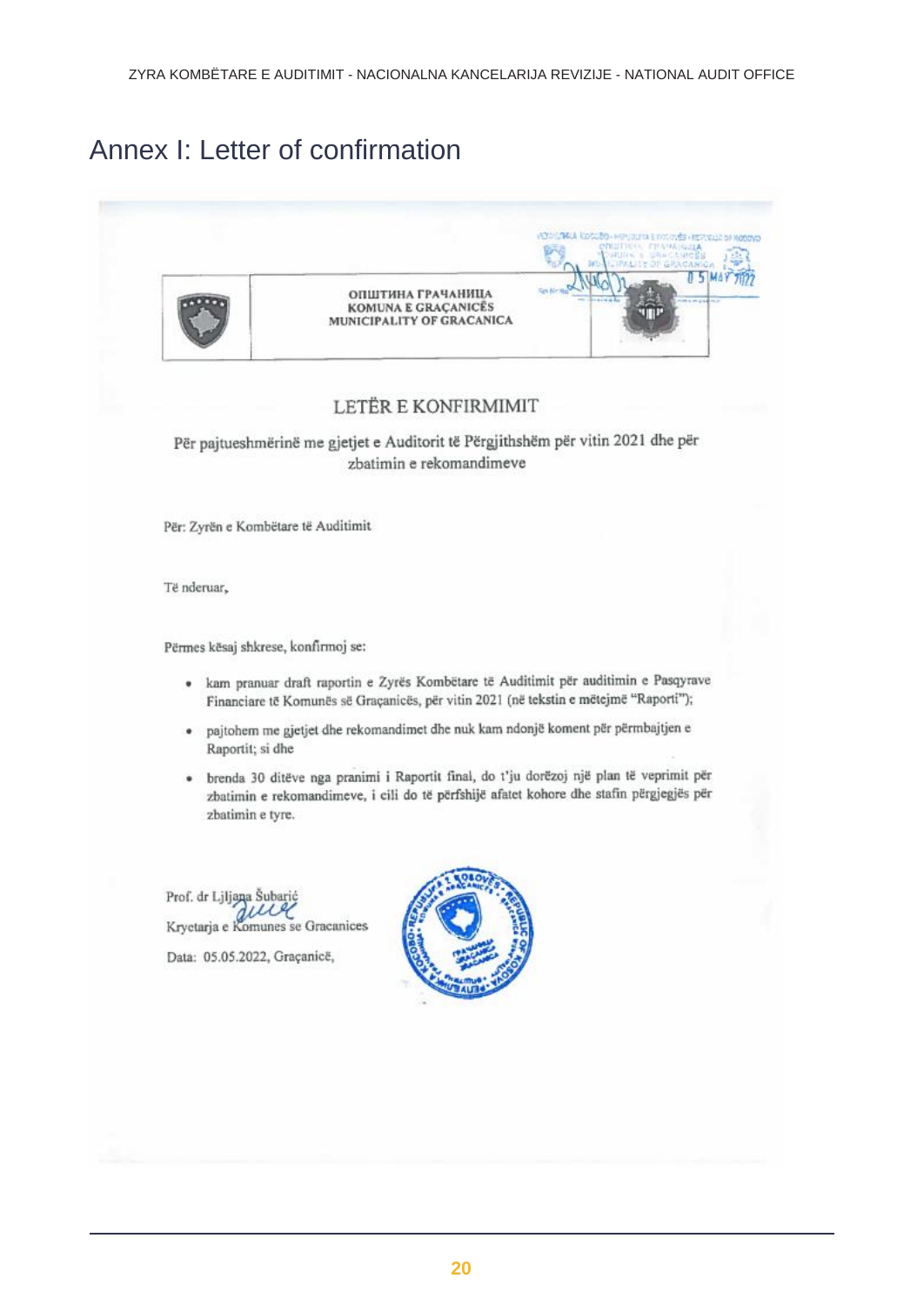# <span id="page-20-0"></span>Annex II: Explanation regarding different types of opinion applied by NAO and other parts of the Auditor's Report

Auditor's Report on the financial statements <sup>5</sup> should contain a clear expression of opinion referring to financial statement, based on conclusions drawn from the evidence obtained during the audit. Where the audit is conducted to assess also conformance with legislation and other regulations the auditors have an additional responsibility to report on compliance with authorities<sup>6</sup>. Such opinion should be separated from the opinion whether financial statements are true and fair, i.e. the opinion may be modified with respect to compliance issue(s) but still be unmodified in reference to credibility of the financial statements (or vice versa).

For the purpose of concluding whether an opinion on the financial statements is modified or unmodified an auditor should assure himself/herself whether audit results include or not (a) detected material or pervasive misstatement(s) or potential one(s) presumed in the event of a limitation of scope.

A misstatement is a difference between the reported amount, classification, presentation, or disclosure of a financial statement item and the amount, classification, presentation, or disclosure that is required for the item to be in accordance with the applicable financial reporting framework. Misstatements can arise from error or fraud.

#### **(Extract from ISSAI 200)**

#### *Forms of opinion*

 $\overline{a}$ 

#### **Unmodified opinion**

It is formulated when no misstatements or non-compliance were detected or misstatements and/or non-compliance were detected, a single one or aggregate, that do(es) not equal or exceed the level of materiality for the financial statements as a whole or (a) misstatement(s) and/or non-compliance detected within a certain class of transactions do(es) not equal or exceed the level of lower materiality established for this class of transactions. It is also formulated if there is no limitation of scope or a limitation of scope may not lead to omission of (a) material misstatement(s) and/or noncompliance).

Limitation of scope occurs when an auditor is unable to obtain sufficient appropriate audit evidence to conclude that the financial statements as a whole are free from material misstatement.

The auditor should express **an unmodified opinion if** it is concluded that the financial statements are prepared, in all material respects, in accordance with the applicable financial framework.

#### Modifications to the opinion in the auditor's report

The auditor should modify the opinion in the auditor's report if it is concluded that, based on the audit evidence obtained, the financial statements as a whole are not free from material misstatement

<sup>&</sup>lt;sup>5</sup> Financial statements in the public sector include also the statement(s) of budget execution

 $6$  Compliance with authorities: compliance with laws, rules, regulations, standards, or good practices.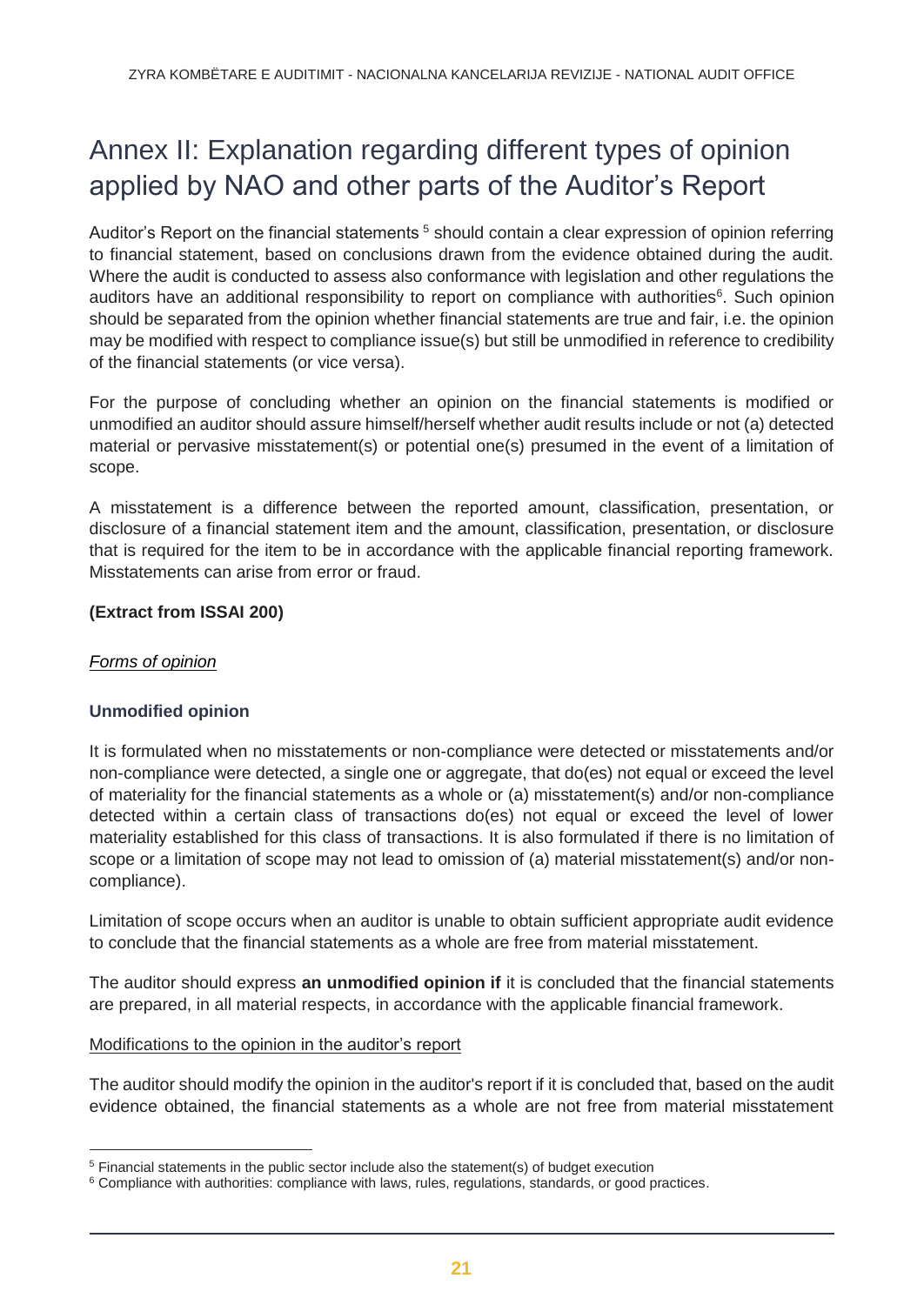and/or non-compliance, or is unable to obtain sufficient appropriate audit evidence to conclude that the financial statements as a whole are free from material misstatement and/or non-compliance, the auditor should modify the opinion in the auditor's report. A modified opinion may be:

- Modified (qualified)
- Adverse, or
- **Disclaimer**

#### **Qualified opinion**

It is formulated when misstatement and/or non-compliance were detected, a single one or aggregate, that equals or exceeds the level of materiality for the financial statements as a whole or (a) misstatement(s) and/or non-compliance detected within a certain class of transactions equals or exceeds the level of lower materiality established for this class of transactions. It is also formulated if there is a limitation of scope that may not lead to omission of (a) material misstatement(s).

#### **Adverse opinion**

It is formulated when misstatement and/or non-compliance were detected, a single one or aggregate, that pervasively exceeds the level of materiality for the financial statements as a whole or (a) misstatement(s) and/or non-compliance detected within a certain class of transactions pervasively exceeds the level of lower materiality established for this class of transactions.

"Pervasive is a term used, in the context of misstatements and/or non-compliance, to describe the effects of misstatements and/or non-compliance on the financial statements or the possible effects on the financial statements of misstatements and/or non-compliance, if any, that are undetected due to an inability to obtain sufficient appropriate audit evidence. Pervasive effects on the financial statements are those that, in the auditor's judgment:

- a) Are not confined to specific elements, accounts or items of the financial statements
- b) If so confined, represent or could represent a substantial proportion of the financial statements; or
- c) In relation to disclosures, are fundamental to users' understanding of the financial statements.

#### **Disclaimer of opinion**

It is formulated when limitation of scope, i.e. inability to obtain sufficient appropriate audit evidence, is material and pervasive.

#### *Emphasis of Matter paragraphs and Other Matters paragraphs in the auditor's report*

If the auditor considers it necessary to draw users' attention to a matter presented or disclosed in the financial statements that is of such importance that it is fundamental to their understanding of the financial statements, but there is sufficient appropriate evidence that the matter is not materially misstated in the financial statements, the auditor should include an Emphasis of Matter paragraph in the auditor's report. Emphasis of Matter paragraphs should only refer to information presented or disclosed in the financial statements.

An Emphasis of Matter paragraph should: